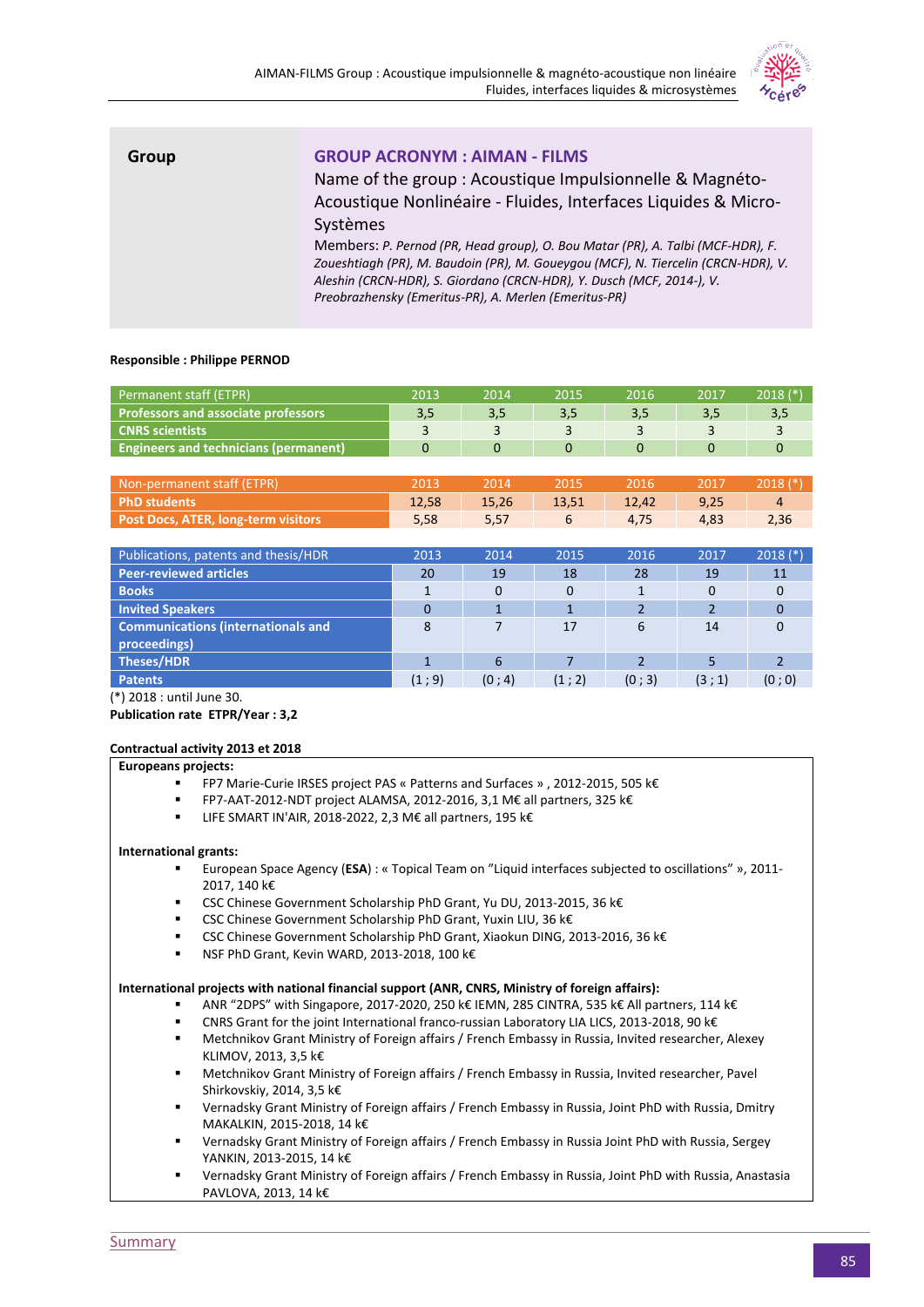|                     | Products, internates inquiries & initiosystemes<br><i>Cére</i>                                                                                                 |
|---------------------|----------------------------------------------------------------------------------------------------------------------------------------------------------------|
|                     | PHC Hubert Curien Program Sakura (Japan), Ambassade de France à Tokyo : « Wetting dynamics in<br>٠                                                             |
|                     | presence of particles », 2015-2016, 12 k€                                                                                                                      |
|                     | Grants in the framework of the joint International franco-chineese Laboratory LIA 2MCSI, 2013-2016, (3<br>٠                                                    |
|                     | projects), 24 k€                                                                                                                                               |
| ANR:                |                                                                                                                                                                |
|                     | ANR Blanche "SMART-US" « Smart-UltraSons : détection/caractérisation/contrôle de sources de non<br>٠<br>linéarité ultrasonore », 2010-2014, 192 k€             |
|                     | ANR blanche ANL-MEMS "Techniques d'imagerie acoustique non linéaire pour l'étude de la fiabilité des<br>٠                                                      |
|                     | MEMS", 2010-2014, 430 k€ all partners, 224 k€                                                                                                                  |
|                     | ANR blanche PASNI "Imagerie passive par capteurs acoustiques répartis", 2012-2015, 450 k€ all partners,<br>٠                                                   |
|                     | 223 k€                                                                                                                                                         |
|                     | ANR TDM Transport Durable et Mobilité "LIVE-CAMS" "Limitation de l'Impact des Véhicules sur<br>٠                                                               |
|                     | l'Environnement par Contrôle Aérodynamique au moyen de Micro-jets Synthétiques", 2012-2015, 343 k€<br>٠                                                        |
|                     | ANR blanche MIRAGES "Méta-matériaux et cRistaux phononiques Actifs contrôlés par champs électriques<br>et maGnétiquES", 2013-2015, 410 k€ all partners, 130 k€ |
|                     | ANR blanche AWESOM "Laboratoire sur puce basé sur des technologies hybrides pour la manipulation et<br>٠                                                       |
|                     | la caractérisation de fluides biologiques", 2012-2016, 530 k€ all partners, 199 k€                                                                             |
|                     | ANR Astrid CAMELOTT « Capteurs et Actionneurs MEMS pour Le cOnTrôle réactif de décollement sur<br>٠                                                            |
|                     | voleT», 2014-2017, 179 k€                                                                                                                                      |
|                     | ANR "PANSCAN", "Passive Ambient Noise-based Structural monitoring through exploitation of Contact<br>٠                                                         |
|                     | Acoustic Nonlinearity", 2018-2021, 180 k€                                                                                                                      |
| CNRS:               | PEPS INSIS project NONLIMETA, "Numerical laboratory for nonlinear acoustic metamaterials", 2015, 14 k€<br>٠                                                    |
|                     | Transfer CNRS program, MELRAM "Mémoire Magnéto Electrique", 2018, 65 k€<br>٠                                                                                   |
|                     | PhD Grant Yovan ORLIC, 2010-2014, 33 k€<br>٠                                                                                                                   |
|                     |                                                                                                                                                                |
| <b>CNES, ONERA:</b> |                                                                                                                                                                |
|                     | CNES project « Studies of interface dynamics at the interface of miscible and immiscible liquids under<br>٠                                                    |
|                     | microgravity conditions", 2013-2018, 248 k€<br>ONERA PhD Grant Cécile GHOUILA-HOURI, 2015-2018, 100 k€<br>٠                                                    |
|                     | Carnot ONERA Contract INTACOO : « INnovaTive ACtuators and mOdels for flow cOntrol », 2014-2018,<br>٠                                                          |
|                     | 70 k€                                                                                                                                                          |
|                     |                                                                                                                                                                |
|                     | Local grants ("collectivités territoriales")                                                                                                                   |
|                     | 'CPER CIA/Flexible Electronics: "Mechanically reconfigurable 60 GHz antennas and phase shifters", 2013-<br>٠                                                   |
|                     | 2015, 95 k€<br>CPER CIA/MESYA, "MELRAM "Mémoire magnéto-électrique et Composants ultra-faible consommation",<br>٠                                              |
|                     | 2014-2015, 65 k€                                                                                                                                               |
|                     | CPER ELSAT2020 "Transport : Arrays of MEMS Micro-actuators and Micro-sensors for aerodynamic active<br>٠                                                       |
|                     | flow control", 2017-2018, 230 k€                                                                                                                               |
|                     | STARTAIRR' Transfer program Région Hauts-de-France, MELRAM "Mémoire magnéto-électrique et<br>٠                                                                 |
|                     | Composants ultra-faible consommation", 2016-2017, 70 k€                                                                                                        |
|                     | PhD Thesis grant Région Hauts-de-France, Théo MATHURIN, 2014-2017, 46 k€<br>٠<br>٠                                                                             |
|                     | PhD Thesis grant Région Hauts-de-France, Gaetan DUFOUR, 2013-2016, 46 k€<br>PhD Thesis grant Région Hauts-de-France, Antoine RIAUD, 2013-2016, 46 k€<br>٠      |
|                     | PhD Thesis grant Région Hauts-de-France, Manon BENEDITO, 2017-2020, 46 k€<br>٠                                                                                 |
|                     |                                                                                                                                                                |
|                     | <b>I-Site ULNE:</b>                                                                                                                                            |
|                     | I-Site ULNE action for industrial transfer, "Stack acoustical tweezers for micro-objects assembly", 2018-<br>٠                                                 |
|                     | 2019, 70 k€                                                                                                                                                    |
|                     | I-Site ULNE action for industrial transfer, "Development of an ultra-low energy magnetoelectric memory<br>٠<br>cell at the micron scale », 2018-2019, 70 k€    |
|                     | I-Site ULNE action for joint international PhD with KU Leuven, "Interaction of ultrasonic waves with<br>٠                                                      |
|                     | friction sensitive defects for nondestructive testing of materials", 2018-2021, 100 k€                                                                         |
|                     |                                                                                                                                                                |
|                     | <b>SATT (Tech Transfer Acceleration Network):</b>                                                                                                              |
|                     | Maturation project SATT NORD "MEMS Micropump", 2016-2018, 315 k€ including IP Group                                                                            |
|                     | Maturation project SATT NORD "Acoustipince", 2016-2018, 315 k€ including IP Group<br>٠<br><b>Grant from Labex Ganex</b><br>٠                                   |
|                     |                                                                                                                                                                |
|                     |                                                                                                                                                                |
|                     |                                                                                                                                                                |
|                     | Industrials grants:                                                                                                                                            |

Contract VALEO Systèmes Thermiques « Etude numérique et théorique de l'augmentation du rendement

**Summary**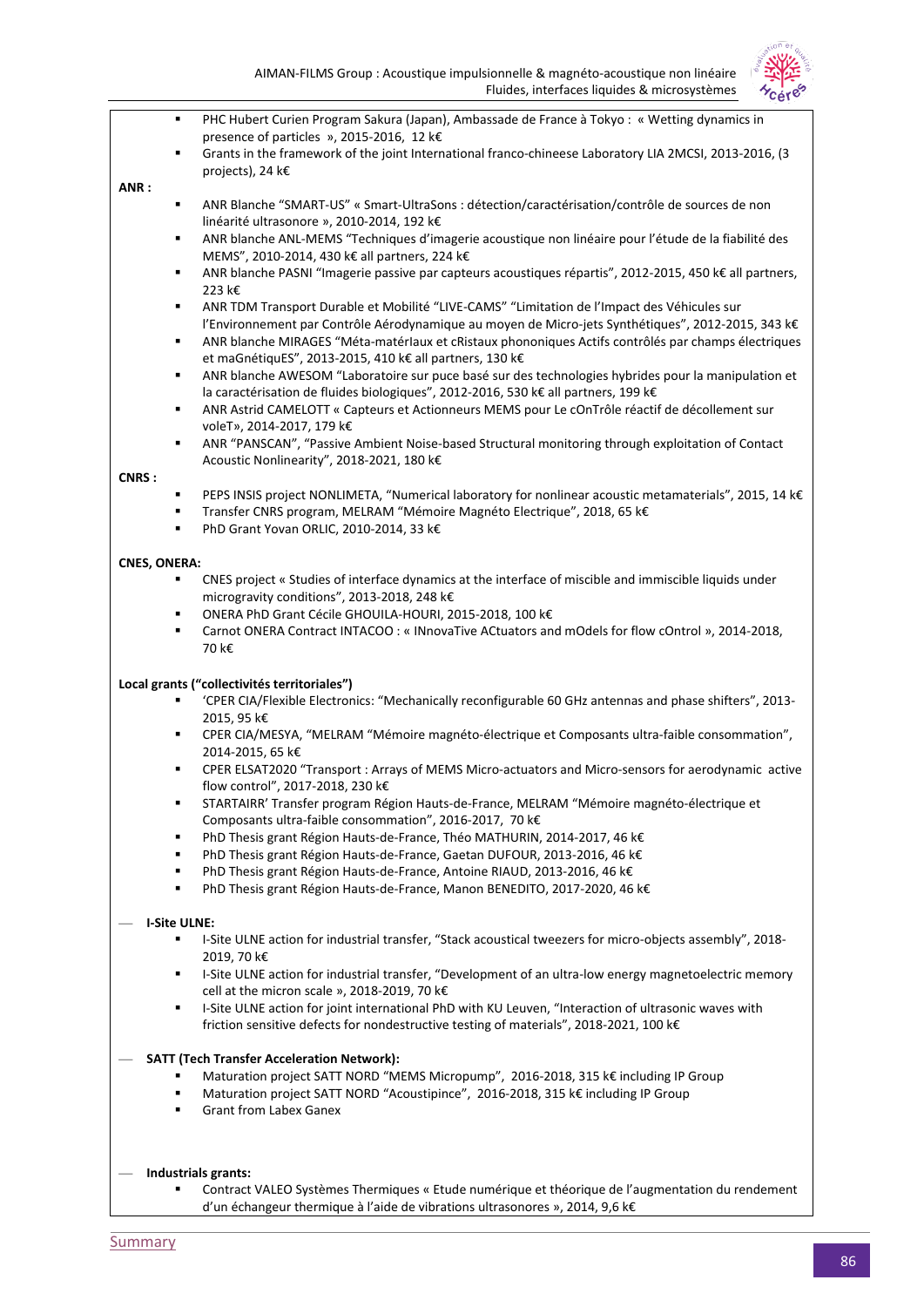

- Contract Childerix Technologies : « Etude de faisabilité d'un dispositif ultrasonore » dans le cadre de la création d'une startup, 2015, 10 k€
- Contract CEA : « Etude d'applicabilité de la conjugaison de phase ultrasonore à la caractérisation d'un milieu », 2016, 25 k€
- Thales PhD Thesis, "Modelling and Evaluation of graphene foam thermoacoustic effect for effective sound generation in liquids", 2017-2020, 160 k€

**Total contractual activity 2013-2017: 4 M€**

#### **Research Highlights 2013-2017 (max 10 lines)**

• Writing and reading energies of a few attoJoules with operating times below 1ns were evaluated in our patented concept of MELRAM memory, and a magnetoelectric readout of the information was proposed **[Highlighted in Appl. Phys. Lett.]** • We proposed a new phononic crystal design based on a disruptive technology for sensors and optomechanic applications and the implementation of phonons as information carriers in a chip **[highlighted in Electronic Letters Journal]**.

• We performed the first real-time mechanical characterization of DNA degradation under therapeutic X-rays and we successfully compared the results with theoretical modeling **[Highlighted in CNRS Scientific News]**.

• We designed the first miniaturized flat transparent acoustical tweezers which enable to grab and move selectively microparticles of sizes down to several microns **[Phys. Rev. Appl., Highlight from focus on fluids]**.

• We have shown that particles could dramatically alter the dynamics of an air-liquid interface in a closed environment and lead to the development of a hydrodynamic instability hitherto known as stable in the literature **[Phys. Rev. Lett. highlight]**.

#### **Main Topics**

#### **I - General Objectives of the AIMAN-FILMS group :**

The AIMAN-FILMS Group is focused on studies of **static, quasi-static and dynamic critical and supercritical phenomena in the multi-physic fields of functional electronics, acoustics and fluidics**. The activity extends **from fundamental research** on specific features of coupled nonlinear systems and instabilities, **to development of new concepts and disruptive solutions for applications and transfer**. Three major directions are defined:

*1 - New paradigms for collecting, transmitting and processing of information (Multiferroic nanostructures & devices)* It consists of theoretical, experimental and technological studies of quasi-static and dynamic spin-reorientation phase transitions (SRT) in magnetic and stress-mediated multiferroic nanostructures and their application to the elaboration of new paradigms for information processing and in particular: ultra-low power nonvolatile random access memory MELRAM, as well as highly sensitive magnetic field sensors.

*2 - Functional electronics and theragnostics (Critical State materials, bosonic micro-nano-structures & composites)* 

Here, we investigate theoretically, numerically and experimentally Critical State (CS) materials for the development of new controllable components for information processing and of theragnostic devices. This includes magneto-elastic materials with extraordinary nonlinear dynamics, quasi-phononic periodic structures (2D- structures with periodic magnetostrictive micro- and nano-inclusions), active media for supercritical parametric wave front reversal (wave phase conjugation WPC) of ultrasound for characterization of decompressed liquids and flows with microbubbles or nanoparticles, new nonlinear ultrasound imaging methods for defect detection, and polymer chains with multiple structural transitions.

#### *3 - Functional micro-fluidics & interface dynamics*

This topic is associated with the theoretical, numerical and experimental study of complex interactions between acoustic waves, micro-hydrodynamics and interfaces. This includes : precise manipulation of fluids and particles at small scales with and without acoustic waves (tweezers and stirrers), interfacial instabilities, and arrays of distributed microfluidic MEMS (with disruptive sensors and actuators) for reactive aerodynamic flow control.

During the 2013-2018 period, this activity was made within the framework of the Regional CPER Flagships "CIA/Fexible Electronics", "CIA/MEYSIA", "ELSAT 2020" and "Transport & Mobility Research Federation" (FR TTM, labelled by CNRS) and in accordance with the major scientific, technological and societal issues "Information and communication society", "Green and integrated smart transport", and "Life, Health and Well-being" in line with the European H2020 and the National Research Strategies (SNR). Since January 2017, the activity is also fully in line with the "Human-Friendly Digital World" and "Precision Human Health" Hubs of the PIA I-SITE ULNE project (University Lille Nord-Europe).

The group have settled a high level of international collaborations with in particular the creation of the franco-russian International Associated Laboratory on Critical and Supercritical Phenomena in Functional Electronics, Acoustic and Fluidics (LIA LICS), further strengthened by many other international collaborations with USA, Japan, China, Singapore, Canada, etc. Together with its partners, the group has developed pioneering approaches at the interface of nonlinear physics of coupled systems, physics of critical states and nanotechnologies, and favored the emergence of breakthrough solutions. New concepts, devices and systems have already emerged, leading to high impact factor publications and highlights, several prizes, and several patents with international extensions and transfer projects. The group which is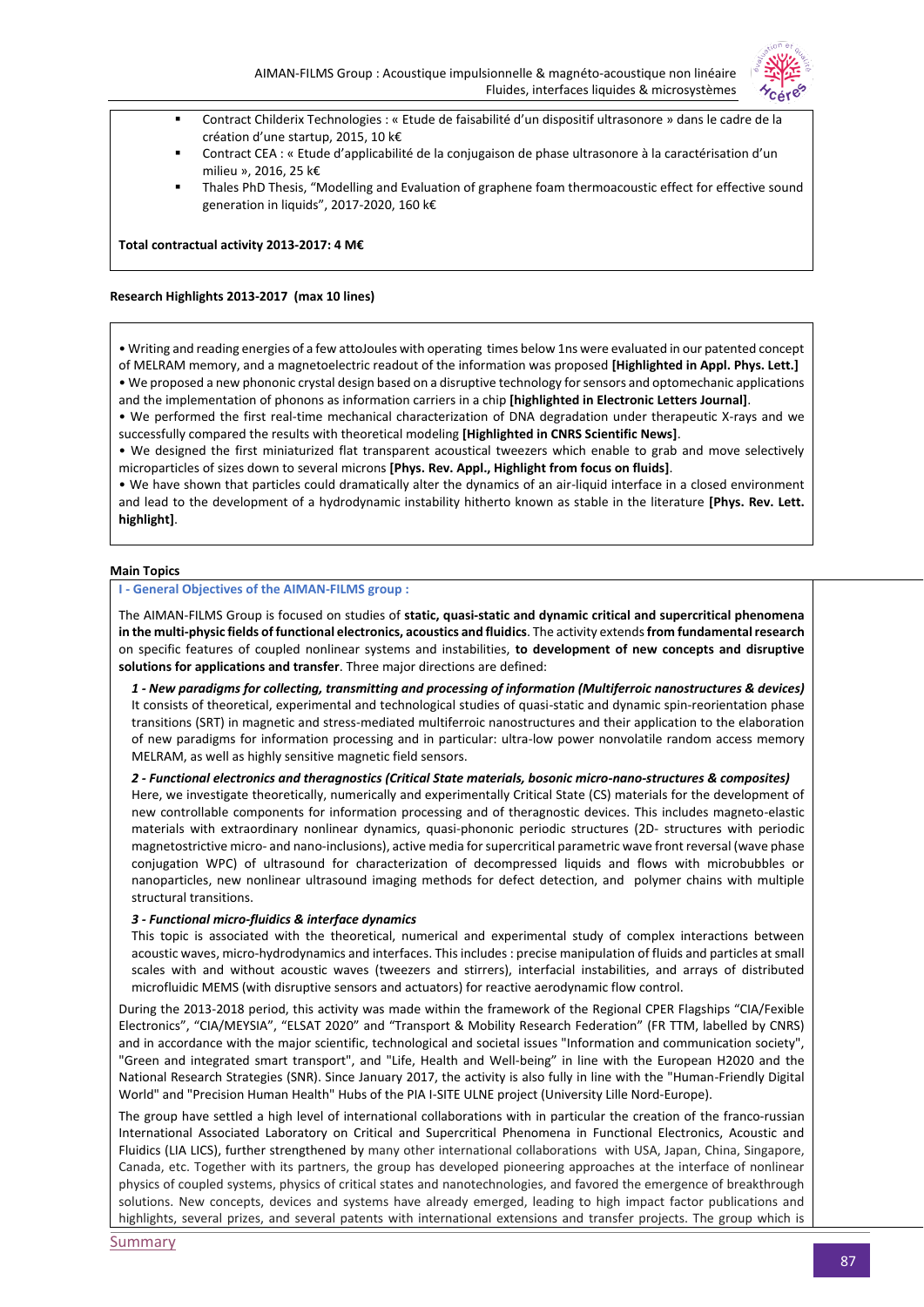

internationally considered as belonging to the leaders in the above mentioned field, obtained a good success in highly selective projects at international and national levels with regular collaborations involving companies.

#### **II - Selected results of the AIMAN-FILMS group for each of the 3 major directions :**

#### *1.A - New concept of Nonvolatile MagnetoELectric Random Access Memory (MELRAM)*

We have been studying various aspects of our patented magneto-electric memory that aims at reducing the energy cost by two orders of magnitude relatively to the state of the art [J. Phys. D: App. Phys. 2013, 46, 325002]. In particular, a macroscopic prototype of the memory cell was demonstrated using nanostructured magnetoelastic multilayers on single crystal 011 PMN-PT substrates [J. Appl. Phys. 2013, 113, 17C719]. Also, we have shown that besides writing the information, the magnetoelectric effect can be used as a readout method, also with an ultra-low energy consumption of a few attojoules per read bit. These results were highlighted by the editor of the Applied Physics Letters [App. Phys. Lett. 2017, 110, 222401].

#### *1.B - Magnetoelectric control of magnetic domain wall motion*

As an extension of the magnetoelectric memory, we have shown theoretically that magnetic domain walls can efficiently be controlled by an electric field in stress-mediated magnetoelectric structures [Appl. Phys. Lett. 2016, 108, 082401].

#### *1.C - Surface Acoustic Wave (SAW) based magnetic field sensors*

We have successfully demonstrated that thanks to the Spin Reorientation Transition, large variations of the effective elastic coefficients can be achieved in magnetoelastic multilayers upon application of an external magnetic field. This has been implemented in SAW delay lines on lithium niobate to devise highly sensitive magnetic field sensors that can operate in the sub nT range at room temperature and enable both DC and AC magnetic field measurement. We also have developed an accurate and fully coupled physical model to investigate the sensitivity of SAW devices using the magnetoelastic interaction with an external magnetic field. We have shown that the magnetic response of these devices is much more complex than often reported up to now and that a detailed understanding of the magnetic properties is the patented MELRAM.

#### *2.A - New phenomena of multi-phonon coupling and supercritical explosive instability of ultrasound in solids.*

essential to unravel and control the magnetoacoustic response [Appl. Phys. Lett. 2014, 104(11), 114101].

The concept of critical states materials includes structures in which explosive instabilities can be observed. The effect of giant amplification follows from the fundamentals of the three-phonon interaction and is theoretically far more efficient than other possible amplification mechanisms. We have found two systems in which the effect should be expected: Lamb waves and shear resonance in an anti-ferromagnetic crystal excited by magnetic field, and the gravity-capillary waves under acoustic pressure pumping.

*2.B - Tunable and reconfigurable Quasi-Phononic crystals*Our original approach based on use of critical states near spin reorientation transitions and allowing extremal increase of controllability of the structures has been extended on 2D- structures with periodic magnetostrictive micro- and nanoinclusions (i.e. quasi-phononic crystals). We concentrated our studies on RF SAW and lamb wave phononic crystals and the experimental demonstration of the local resonance coupling mechanism in electro-acoustic devices. We have proposed a new design of cavity resonator based on 1D phononic crystal structure made of a corrugated AlN thin membrane where the central microstrip line supports periodic gold disc shaped thin layer. The introduction of disc shape thin films on the grooved surface introduces nearly flat modes within the band-gap and consequently paves the way to implement advanced design of electroacoustic filters and high-performance cavity resonators. These results made the front-cover and were highlighted by the editor of Electronic Letters [Electron. Lett. 2018, 54(5), 301-303].



Fig.2.B 1D Phononic crystal structure with isolated acoustic disc-shape modes

#### *2.C - Nonlinear imaging of heterogeneous media and defects and contact problems*

We developed a high precision nonlinear ultrasound imaging method based on Coda Wave Interferometry (CWI) able to provide information on small changes in materials due to damage, temperature or shape variations accumulated in coda signals. The method is especially sensitive to damage since it uses nonlinear frequency mixing occurring in presence of internal contacts in a sample. Time-reversal focusing of acoustic energy allows to selectively "insonify" the sample thus constructing an image. This technique has been successfully used to estimate the efficiency of self-healing processes of novel composites and enhance material properties [FP-7 European project ALAMSA]. A modeling support tool describing the elastic wave propagation in materials containing frictional cracks/contacts and based on the original semi-analytical approach called Method of Memory Diagrams was created. In collaboration with researchers from KU Leuven, we created the software capable of visualizing all appropriate physical fields underlying nondestructive imaging techniques based on nonlinear ultrasound and thermal effects [Ultrasonics 2018, 82, 11-18]. In parallel, the advantages of application of



Fig.1.A Wheatstone bridge configuration for the magnetoelectric readout in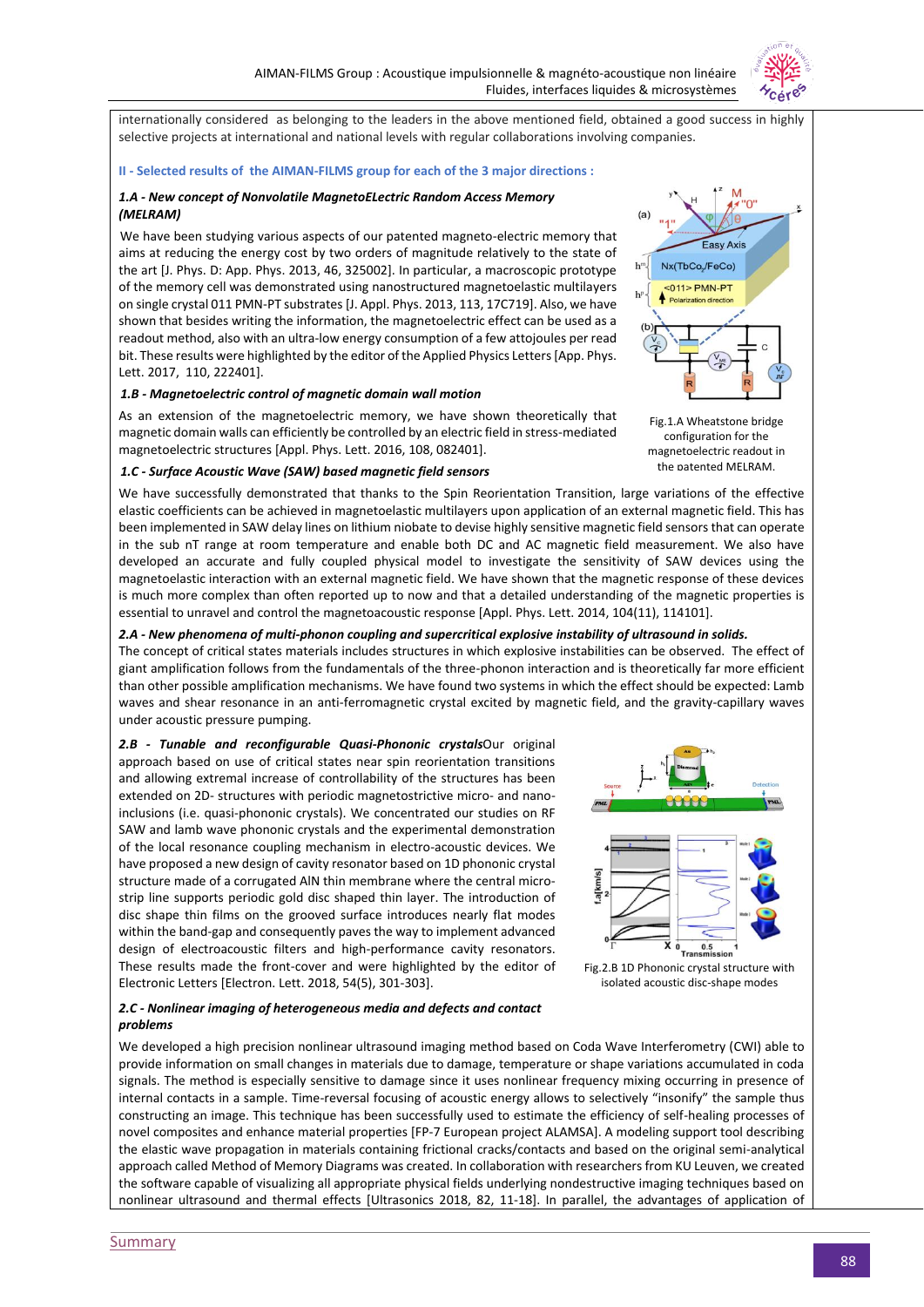

magneto-acoustic wave phase conjugation for ultrasonic diagnostics of bubbly liquids were demonstrated in the framework of the contract with CEA.

#### *2.E- Chains with multiple structural transitions*

The recent development of mechanical experiments on single molecules (nanomechanics of macromolecules) provided a deeper understanding of intermolecular and intramolecular forces (nanoscale elasticity), thereby introducing crucial additional information about the thermodynamics and kinetics of several molecular processes [Nat. Microsystems & Nanoengineering 2016, 2, 16062] [Phys. Rev. Lett. 2014, 113, 255501]. Single-molecule methods are based on laser optical tweezers (LOTs), magnetic tweezers (MTs) or atomic force microscope (AFM). Briefly, with such devices, we can measure the force-extension relation for a molecular chain under different conditions. We thoroughly analyzed the stretching of macromolecular chain, which can be typically





performed at constant applied forces (extremely soft devices, Gibbs statistical ensemble), or at prescribed displacements (extremely hard devices, Helmholtz statistical ensemble). We generalized these concepts to analyze macromolecular chains where each domain exhibits a bistable (or multistable) behavior. In this case, we proved that the stretching of the chain produces the folding/unfolding of the domains, i.e. the switch between two (or more) well defined states. The theoretical analysis of such situations has been performed (we obtained the closed form expressions for the forceextension curves) and helps the interpretation of experiments.

### *3.A - Faraday instabilities for fluid mixing and ultrasonic characterization of complex flows*

We first performed experiments characterizing the influence of gravity and interfacial tension on the evolution of Faraday instability (complex flow instability at fluid interfaces) in immiscible, confined fluid layers. The influence of gravity was analyzed through a series of terrestrial and micro-gravity (CNES parabolic flight) experiments. For the first time, these experiments confirm the existence of a crossover frequency below and above which gravity plays opposing roles in the level of excitation needed for destabilizing the liquid interface [J. Fluid Mech. 2013, 729, 496-523]. Meanwhile we also developed a new non invasive ultrasonic characterization method of complex binary flows based on break of time reversal invariance providing simultaneously the spatial distributions of flow velocities and concentration distributions. The results obtained here are of interest for innovative spatial and medical applications (e.g. fuel mixers & BioMEMS microfluidic mixers, both with real time monitoring) and were part of an international collaboration (US-France-Japan-Russia) supported by FP7 Marie-Curie IRSES program "Patterns and Surfaces".

#### *3.B - Microscale acoustofluidics & micro-manipulation of fluids and particles*

Microscale acoustofluidics opens tremendous perspectives for the manipulation of fluids, particles and cells at micrometric scales with the use of two nonlinear effects: the acoustic streaming and radiation pressure. In particular, we focused recently on the ability of some specific waves, called "acoustical vortices" to perform operations that are not accessible with any other class of waves. These acoustical vortices (also called Bessel beams) are some helical waves spinning around a phase singularity. These separate variable solutions of Helmoltz equation in cylindrical or spherical coordinates have some remarkable properties: (i) These nondiffracting waves focus the energy in 2D and in 3D but unlike focalized waves, they have a minimum at their center. This central minimum can be used to trap microparticles or cells with the used of the acoustic radiation pressure. (ii) These wave carry some angular momentum which can be transferred to the embedding fluid to create some controlled hydrodynamic vortices or to some particles to control their orientation.





We have shown that it is possible to synthesize these waves with only two spiralling metallic electrodes sputtered at the surface of a piezoelectric substrate [Phys. Rev. Appl. 2017, 7(2), 024007]. We then demonstrated the ability of this miniaturized simple flat system to trap and manipulate selectively some micrometric particles in a classic microfluidic environment. We also computed the streaming flow induced by these vortices and demonstrated that it is a combination of toroidal and poloidal flows, whose topology can be controlled by the topology of the acoustical vortex.

#### *3.C – Distributed micro-actuators and micro-sensors for active flow control*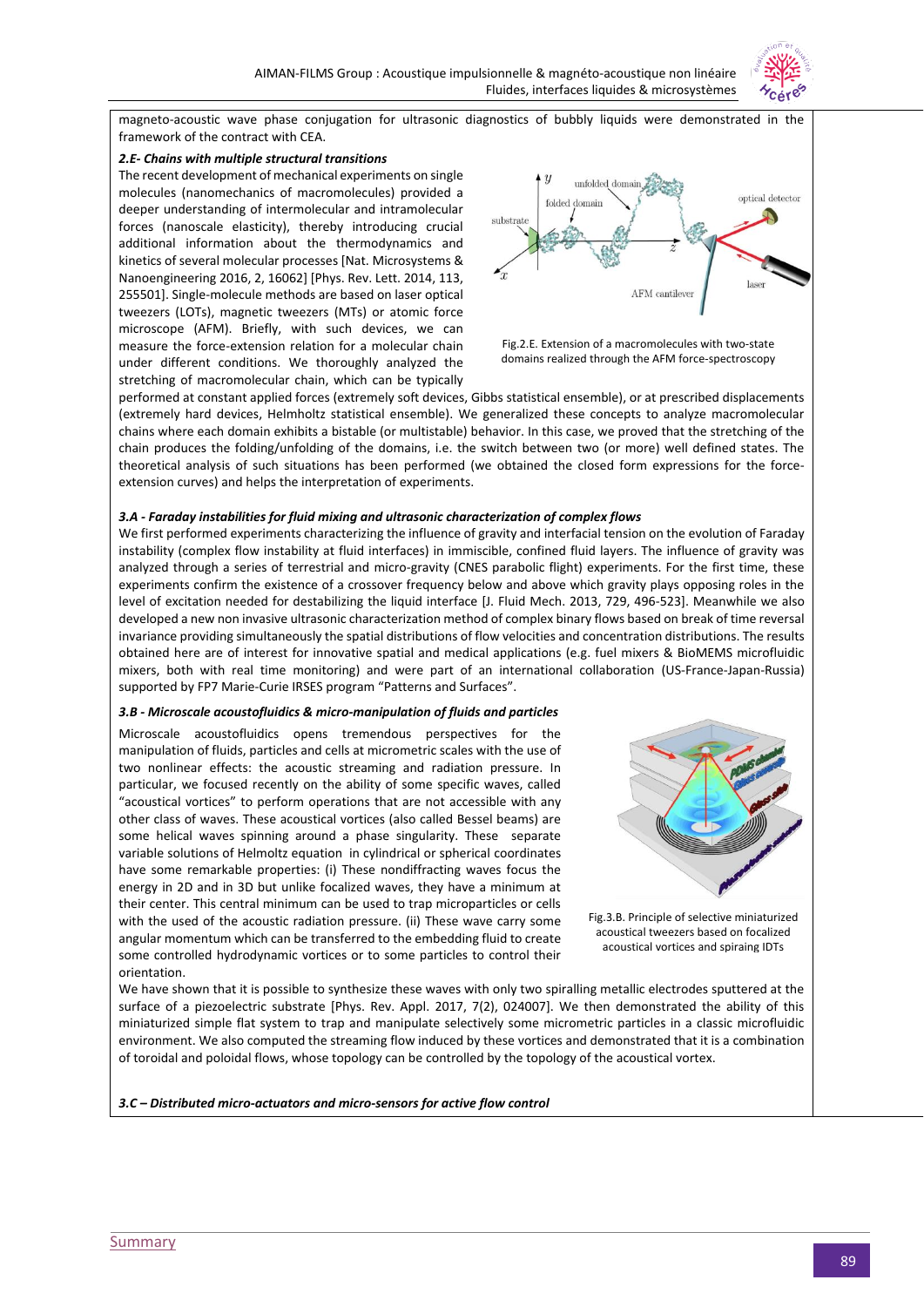

Innovative state of the arts integrated micro-jet actuators and microsensors, based on Micro-System technology have been developed for aerodynamic reactive flow control. On the basis of our previously patented concept, large arrays of more than 80 highly miniaturized synthetic microjets were successfully tested and implemented on the rear end of a car model for flow control in order to reduce the drag. In parallel, we elaborated and patented 2 concepts of hot wire micro-sensors providing a sub-millimitric multiparameter parietal measurement (pressure, shear stress, and temperature). The sensors are fixing the state of the arts in the field and have been successfully calibrated in wind tunnels and used for the detection of separation on a motorized flap. This activity generated 3 patents (with 17 international extensions). The experiments were made in tight long term collaborations with the European aeronautic community and car constructors (ONERA, Dassault, MBDA, EADS, Rolls Royce, SNECMA, MTU, PSA, Renault, etc.) in the framework of many projects at international and national levels (European projects, ANR, etc.). Highly structured partnerships were settled with the local scientific community (fluid mechanicians, automaticians) with the creation of the CONTRAERO plateform integrating all means for a global solution for flow control, from technology (our micro-sensors and micro-actuators), to integration on airplane and car models for wind tunnels experiments, and engineering for integration on real vehicules. [Appl. Phys. Lett. 2017, 111(11), 113502], [Appl. Phys. Lett. 2016, 109(24), 241905].

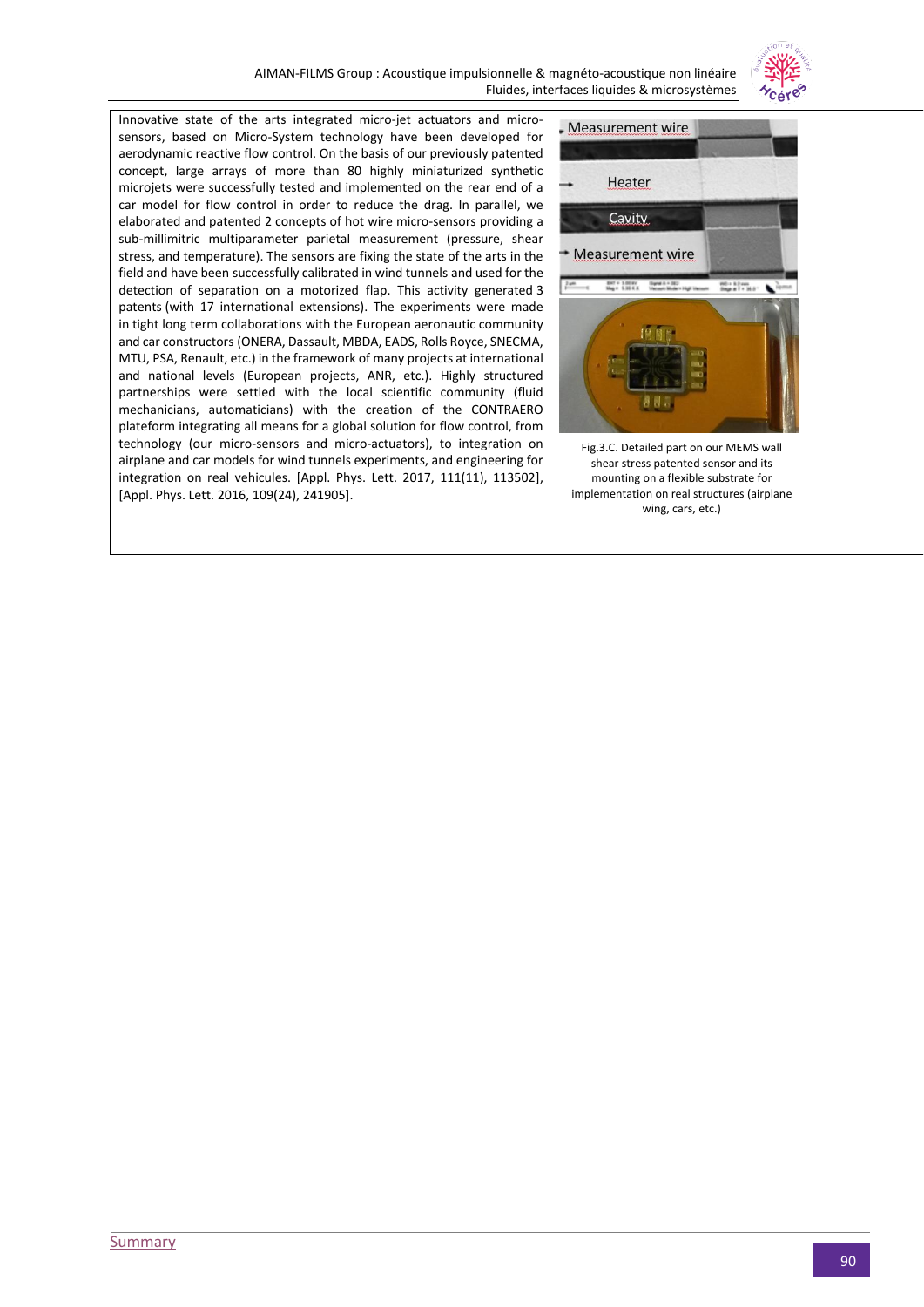

**Group GROUP ACRONYM : AIMAN - FILMS** Name of the group : Acoustique Impulsionnelle & Magnéto-Acoustique Nonlinéaire - Fluides, Interfaces Liquides & Micro-Systèmes

# **Scientific strategy and projects**

The group's strategy will remain centered on its core scientific positioning at the interface of **coupled nonlinear systems with controllable parameters** in multiphysics areas, physics of critical states and nanotechnologies, targeting the **development of new concepts and disruptive solutions** for applications and transfer in **functional electronics, acoustics and fluidics**. The work will be done in the framework of the strong international collaborative partnership of the group and the recent international, national and regional major directions and flagships described in the group's presentation. In addition to the quest for new fundamental concepts and breakthrough solutions, we also seek to: i) increase the TRL (Technology Readiness Level) of our patented prototypes owing to the maturation projects recently obtained, and promote their market opportunities through patent licensing and spin-off creations, ii) increase the reach of our concepts and solutions by further increase our involvement on collaborative projects with complementary groups of IEMN and local partners to address more complex systems [new flagships], iii) bring the outlets of our research closer to biological and clinical research taking the opportunity of the I-Site ULNE dynamics. Detailed projects in our 3 directions are :

 *1) New paradigms for collecting, transmitting and processing information:* (i) the elaboration of a micrometric demonstrator of **MELRAM** with integration of the reading elements (magnetic tunnel junction MTJ or giant magneto-resistive structures GMR) **[CNRS & I-Site ULNE Pre-maturation projects]**, (ii) the elaboration of new concepts of **memristors and artificial synapses** for implementation of a neuromorphic architecture mimicking the brain, (iii) exploitation of our original approach based on use of **critical states near spin reorientation transitions** and allowing extremal increase of controllability of the structures for **highly sensitive SAW sensors** of magnetic field (at the pT precision) and extensions on **2D- structures (quasi-phononic and bosonic crystals)** with periodic magnetic micro- and nano-inclusions, (iv) study of New 'multiphysics' applications of the *magnetoelastic multilayer structures* with controlled properties e.g. in the field of **plasmonics[ANR-2DPS with the CINTRA UMI]**, or **TeraHertz** generation **[collab. with the TeraHz group @IEMN]**.

 *2) Functional electronics and theragnostics:* (i) extensions of studies on quasi-phononic crystals to Bosonic crystals and Multi-boson instabilities. This includes the concepts and technologies of **new controllable components for information processing** based on **periodic bosonic structures** of different nature (phononic, magnonic, magneto-phononic, magnetophotonic), (ii) experimental observation of **explosive instability** and design of phononic crystals with a high-quality resonance in vicinity of the three phonon interaction zones for demonstrating the supercritical amplification for hyper-sensitive sensors and other microdevices, (iii) development of a novel approach for the design of **magnetic field sensors** based on the combination of surface acoustic wave devices and micro/nano structured magneto-elastic materials to realize NDT of ferromagnetic materials used in electric machines and measurements of bio-magnetic signals. Another critical state objects under consideration are the **chains with multiple structural transitions** simulating macromolecular chains in biophysics. The project includes: (i) the determination of the force-extension response of chains of bistable units, (ii) the study of the heterogeneous chains with bistable composing units, (iii) the study of dynamics of systems composed of bistable units that is motivated by the experiments on the force spectroscopy measurements. Our efforts in developing **novel nonlinear ultrasound theragnostics methods** will be focused on: (i) the development of **passive methods** that use ambient acoustic and vibration noise instead of active sources for detecting and imaging structural damage in transportation vehicules and infrastructures **[ANR PANSCAN project, 2018-2021]** in the perspective of on-board monitoring systems for aircrafts and vehicles. A **modeling support tool** that uses known physical mechanisms such as internal friction to simulate elastic and temperature fiends in damaged materials will be developed **[I-SITE joint project with KU Leuven]**, (ii) the elaboration of **magnetic microbubbles (MMB)** made of a gas enclosed in an albumin shell where magnetic nanoparticles have been attached, that will serve as injectable, **multimodal drug carriers, therapy and contrast agents** for cancer diagnosis and treatment. Their magnetic and acoustic properties makes them suitable for both ultrasound and MRI. Besides, to maximize their therapeutic efficiency, their trajectory inside the vasculature towards the target site can be controlled by a magnetic gradient and/or acoustic radiation pressure, using conventional medical imaging devices.

 *3) Functional micro-fluidics & Interface dynamics:* we target to (i) add 4 functionalities to our recently developed **acoustical tweezers**, and meet the related technological and scientific challenges **[ISITE-ULNE** and **SATT NORD maturation projects]**: (a) 3D manipulation of particles, (b) control of particles orientation, (c) further miniaturization and frequency upgrading of the tweezers to trap and manipulate selectively particles of sizes down to a few hundred nanometers, (d) synthesis of hydrodynamic vortices of controlled topology, (ii) continue experimental and numerical evaluation of **Faraday instability** in confined geometries **[collab. Univ. of Florida, Japanese Space Agency, JNCASR (India)]** (iii) make a special focus on flow dynamics over particle laden substrates for innovative cleaning procedures of pathogens and spoilage in food processing lines (iv) increase of the TRL of our patented prototypes of **micro-sensors and micro-actuators** and demonstration of a reactive **aerodynamic flow control** (re-attachment) on a real vehicles and extend the research for the **control of low-frequency instationnarities in a turbulent flow [CPER Flagship ELSAT 2020]**.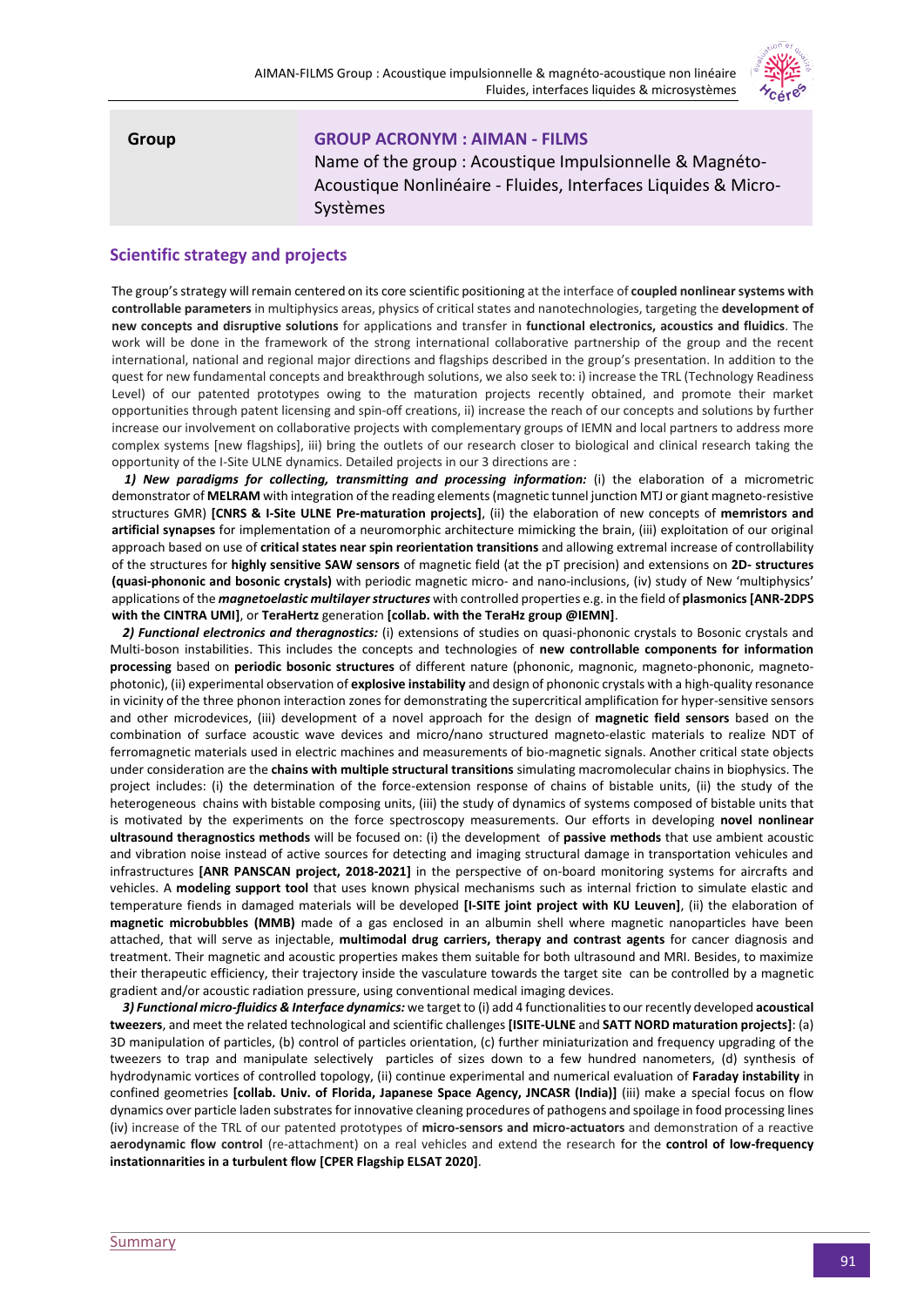

# **Group GROUP ACRONYM : AIMAN - FILMS**

Name of the group : Acoustique Impulsionnelle & Magnéto-Acoustique Nonlinéaire - Fluides, Interfaces Liquides & Micro-Systèmes

# **SWOT analysis**

| <b>Strengths</b>                                                                                                                                                                                                                                                                                                                                                                                                                                                                                                                                                                                                                                                                                                                                                                                                                                                                                                                                                                                                                                                                                                                       | <b>Weaknesses</b>                                                                                                                                                                                                                                                                                                                                             |
|----------------------------------------------------------------------------------------------------------------------------------------------------------------------------------------------------------------------------------------------------------------------------------------------------------------------------------------------------------------------------------------------------------------------------------------------------------------------------------------------------------------------------------------------------------------------------------------------------------------------------------------------------------------------------------------------------------------------------------------------------------------------------------------------------------------------------------------------------------------------------------------------------------------------------------------------------------------------------------------------------------------------------------------------------------------------------------------------------------------------------------------|---------------------------------------------------------------------------------------------------------------------------------------------------------------------------------------------------------------------------------------------------------------------------------------------------------------------------------------------------------------|
| New & specific scientific research directions, original<br>$\bullet$<br>topics at the State of the Arts with Pioneering results,<br>high impact factor publications, highlights and prizes.<br>Multi-disciplinary, multiphysics and multi-scales<br>$\bullet$<br>research from Fundamental to Applied, covering<br>experimental,<br>and<br>theoretical,<br>technological<br>activities<br>Strategy which includes intellectual property and<br>subsequent technology Transfer.<br>High attractivity and high level of International<br>$\bullet$<br>collaborations with worldwide famous scientific<br>Institutions in research and higher education<br>(Creation and direction on French side of the<br>International<br>laboratory LIA<br>LICS,<br>principal<br>investigators or partners of International & European<br>projects, MOU and joint diplomas).<br>Good success in highly selective projects (including I-<br>$\bullet$<br>Site ULNE calls) and close/stable collaborations with<br>companies.<br>High<br>involvement in research training<br>and<br>direction/co-direction of Bachelors and Masters<br>degree programs. | Absence of permanent supporting technical staff for<br>$\bullet$<br>backend/system electronics, instrumentation, and<br>capitalization of technological expertise.<br>High involvement in teaching and<br>academic<br>$\bullet$<br>organization with a low number of full time<br>permanent researchers (weak ratio).                                         |
| <b>Opportunities</b>                                                                                                                                                                                                                                                                                                                                                                                                                                                                                                                                                                                                                                                                                                                                                                                                                                                                                                                                                                                                                                                                                                                   | <b>Threats</b>                                                                                                                                                                                                                                                                                                                                                |
| Opportunities owing to the new dynamics generated<br>by the I-Site ULNE project (won by Lille academic<br>partners within the call from the Investment For The<br>Future Program (PIA)) and by the Merging of the 3<br>Universities. This improves in particular the<br>transversal synergies between health, science and<br>engineering, in resonance with the group's strategy.<br>Future calls (H2020, PIA, CPER, ANR, ).<br>Research in good coherence with several recent local,<br>national and international Flagships.<br>Recent maturation financial supports on several of<br>our patented concepts and technologies opening<br>doors to Industrial transfers and startup creations.<br>Involvement in the definition of the new Masters<br>degree programs both at Centrale Lille ("Smart<br>Systems and Smart Environments") and University of<br>Lille ("RF systems & IoTs", "Telecommunications",<br>"Mechanics & Fluid Mechanics"), and a potential<br>Graduate School "Deep Tech" in the framework of<br>the I-Site ULNE.                                                                                              | $\bullet$<br>Potential important increase of teaching activity of<br>the group members in case of non-compensation of<br>the recent retirement of one of our colleague, and<br>the near future retirement of another one.<br>Constant growth of administrative duties at all<br>٠<br>scales with decrease of time dedicated to the core<br>research activity. |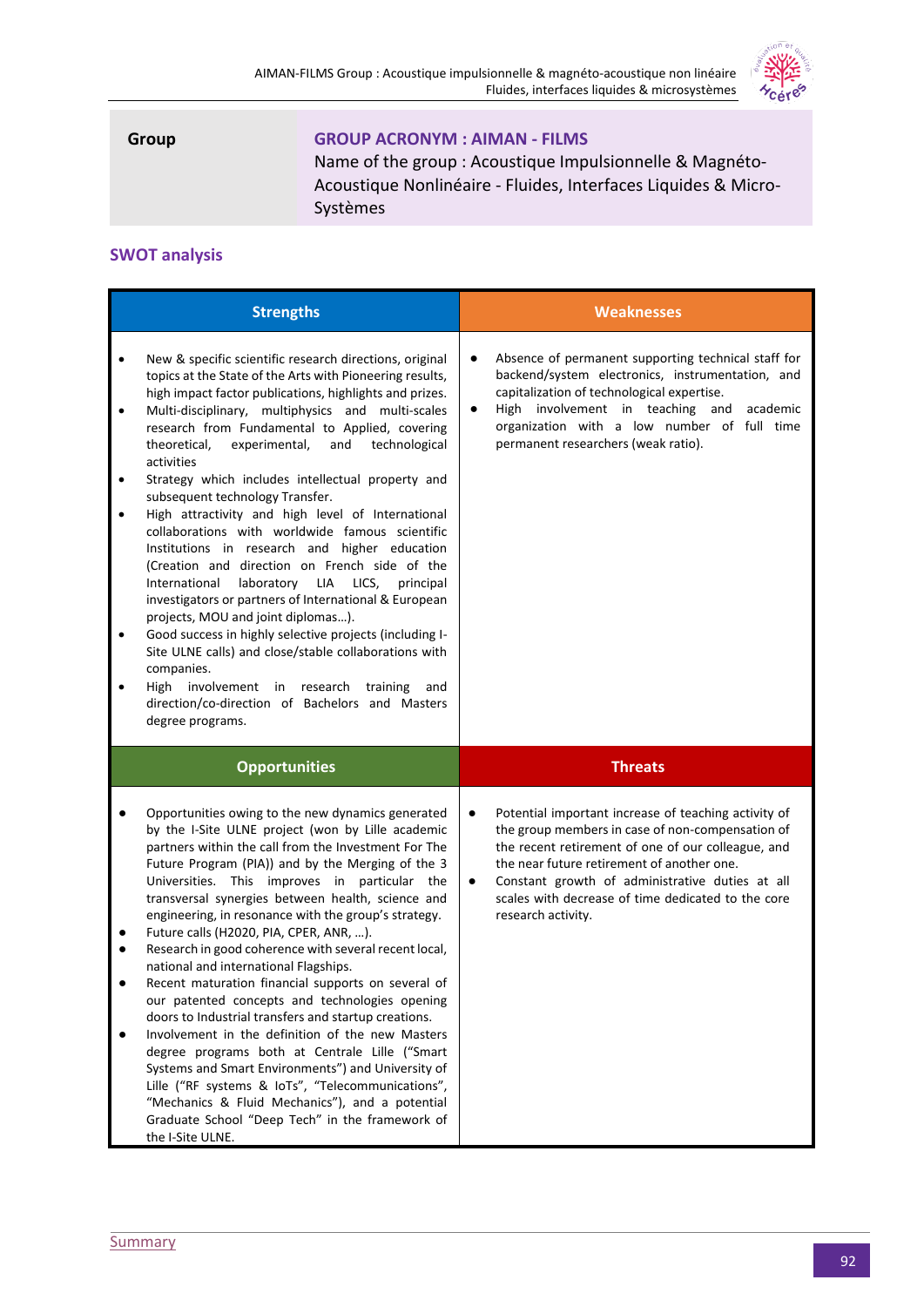

# Appendix 4 – Selection of research products and activities

(Please provide a selection of the unit or team/theme scientific production and activities)

# **EVALUATION CAMPAINGN 2018-2019** GROUP E

Name of the unit / the team / the theme: Acoustique Impulsionnelle & Magnéto-Acoustique Nonlinéaire - Fluides, Interfaces Liquides & Micro-Systèmes

Acronym: AIMAN FILMS

Head of the unit / Team leader / Theme leader for the current contract: Philippe PERNOD Head of the unit / Team leader / Theme leader for the next contract: Philippe PERNOD

# I - SCIENTIFIC OUTPUTS AND ACTIVITIES, ACADEMIC REPUTATION AND APPEAL

# **1- Articles**

# Scientific articles

**Total number of RICL 2013-2018 = 115**

- **79% of the RICL are in Web of Science Top 50%:**
	- Number of paper in Web of Science Top 25% = 64
	- Number of paper in Web of Science 25%-50% = 27
- **1. Nonlinear effective behavior of a dispersion of randomly oriented coated ellipsoids with arbitrary temporal dispersion**

# S. GIORDANO,

International Journal of Engineering Science 98, 14-35 (2016)[.](https://doi.org/10.1016/j.ijengsci.2014.02.011) [doi: 10.1016/j.ijengsci.2015.07.009](https://doi.org/10.1016/j.ijengsci.2014.02.011) (IF = 4.261) - **WoS : 4.7%**

- **2. Airways re-opening through catastrophic events in a hierarchical network** M. BAUDOIN, Y. SONG, P. MANNEVILLE, C.N. BAROUD, [Proc. Natl. Acad. Sci.,](http://www.pnas.org/content/110/3/859.full.pdf+html) 110: 859-864 (2013) (IF = 9.809) - **WoS : 7.3%**
- *3.* **Scaling Shift in Multicracked Fiber Bundles** F. MANCA, S. GIORDANO, P. L. PALLA, F. CLERI Phys. Rev. Lett. 113, 255501 (2014)[.](https://doi.org/10.1103/PhysRevLett.113.255501) *[doi: 10.1103/PhysRevLett.113.255501.](https://doi.org/10.1103/PhysRevLett.113.255501)* (IF = 8.462) - **WoS : 7.6%** *[http://www.cnrs.fr/insis/recherche/actualites/2016/12/degradation-adn.htm\)](http://www.cnrs.fr/insis/recherche/actualites/2016/12/degradation-adn.htm)*
- **4. Inverse Saffman-Taylor Experiments with Particles Lead to Capillarity Driven Fingering Instabilities** BIHI, M. BAUDOIN, J.E. BUTLER, C. FAILLE, F. ZOUESHTIAGH, Phys. Rev. Lett. 117, 034501 (IF = 8.462) (2016), - **WoS : 7.6%**
- **5. Cell detachment and label-free cell sorting using modulated surface acoustic waves (SAWs) in droplet-based microfluidics**

BUSSONNIERE A., MIRON Y., BAUDOIN M., BOU MATAR O., GRANDBOIS M., CHARETTE P.G., RENAUDIN A. Lab Chip 14, 18 (2014) 3556-3563 *[doi: 10.1039/C4LC00625A](http://dx.doi.org/10.1039/C4LC00625A)* (IF = 6.115) - **WoS : 7.6%**

- **6. Magneto-electro-elastic effective properties of multilayered artificial multiferroics with arbitrary lamination direction** S. GIORDANO, M. GOUEYGOU, N. TIERCELIN, A. TALBI, P. PERNOD, AND V. PREOBRAZHENSKY International Journal of Engineering Science 78, 134-153 (2014). *[doi: 10.1016/j.ijengsci.2014.02.011.](https://doi.org/10.1016/j.ijengsci.2014.02.011)* 25 citations in the period 2013-2018 - (IF = 2.668) - **WoS : 8.4%**
- **7. Capillary tube wetting induced by particles: towards armoured bubbles tailoring** ZOUESHTIAGH F., BAUDOIN M., GUÉRIN D. Soft Matter 10, 47 (2014) 9403-9412, *[doi: 10.1039/C4SM01648C](http://dx.doi.org/10.1039/C4SM01648C)* (IF = 4.029) - **WoS : 11.5%** - **Journal issue front cover**
- **8. Influence of viscosity on sessile droplet acoustic streaming: a numerical and experimental study** A. RIAUD, P. BRUNET, M. BAUDOIN, O. BOU MATAR, J.-L. THOMAS Fluid Mech. vol. 821, pp. 384-420, 2017. (IF = 2.821) - **WoS : 12.8%** - **Highlighted by Focus on Fluids and INSIS CNRS Department**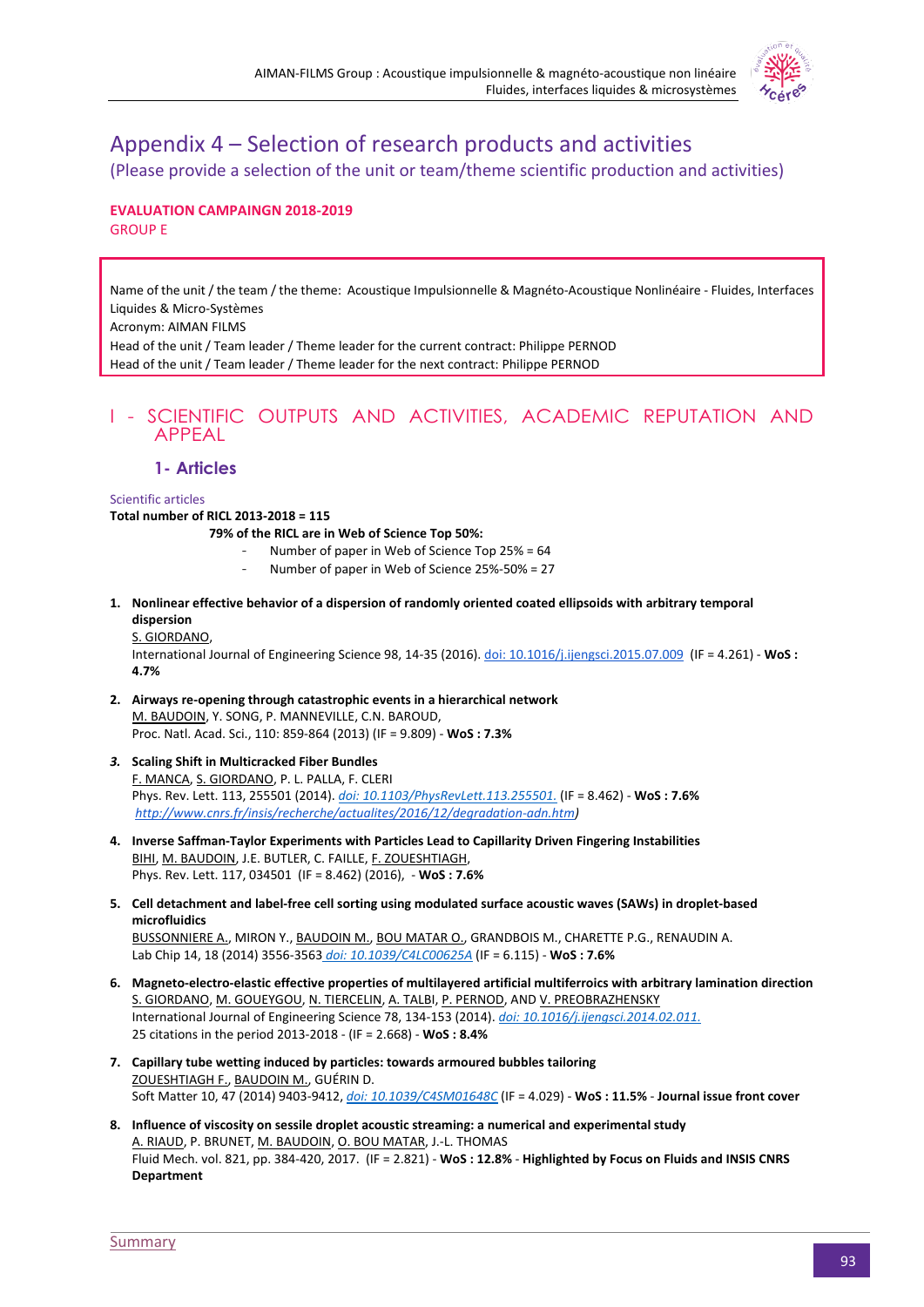

- **9. the Faraday threshold in small cylinders and the sidewall non-ideality** W. BATSON, F. ZOUESHTIAGH, R. NARAYANAN *J. Fluid Mech.*, 729, pp. 496-523. (IF = 2.821),2013 - **WoS : 12.8%**
- **10. Selective manipulation of microscopic particles with Precursor Swirling Rayleigh waves** A. RIAUD, M. BAUDOIN, O. BOU MATAR, L. BECERRA, J-L. THOMAS Phys. Rev. Appl., vol. 7(2), pp. 024007, 2017. Highlighted by Physics central (Physics Buzz) (IF = 4.061) - **WoS : 15.2%** Supported by a SATT maturation project, I-Site maturation project and AWESOM ANR blanche project
- **11. Selective manipulation of microscopic particles with Precursor Swirling Rayleigh waves** C. GHOUILA-HOURI, A. TALBI, R. VIARD, M. MOUTAOUEKKIL, O. ELMAZRIA, Q. GALLAS, E. GARNIER Appl. Phys. Lett. 111, 11 (2017) 113502, 4 pages (available online september 12, 2017 ; published september 11, 2017[\)](http://doi.org/10.1063/1.4995364) *[doi: 10.1063/1.4995364](http://doi.org/10.1063/1.4995364)* (IF = 3.411) - **WoS : 19[%](http://doi.org/10.1063/1.4995364)**
- **12. High temperature gradient micro-sensor for wall shear stress and flow direction measurements** C. GHOUILA-HOURI, J. CLAUDEL, J.C. GERBEDOEN, Q. GALLAS, E. GARNIER, A. MERLEN, R. VIARD, A. TALBI, P. PERNOD, Appl. Phys. Lett. 109, 24 (2016) 241905, 4 pages (available online december 16, 2016 ; published december 12, 2016)[,](http://dx.doi.org/10.1063/1.4972402) [doi: 10.1063/1.4972402](http://dx.doi.org/10.1063/1.4972402) (IF = 3.411) - **WoS : 19%** Supported by CPER ELSAT 2020, ANR ASRID DGA, previously patented technologies.
- **13. Magnetoelectric write and read operations in a stress-mediated multiferroic memory cell**
	- A. KLIMOV, N. TIERCELIN, Y. DUSCH, S. GIORDANO, T. MATHURIN, P. PERNOD, V. PREOBRAZHENSKY, A. CHURBANOV, S. NIKITOV,

Appl. Phys. Lett., 2017, 110, 222401 (IF = 3.411) - **WoS : 19%** *[http://scitation.aip.org/content/aip/journal/apl/110/22/10.1063/1.4983717,](http://scitation.aip.org/content/aip/journal/apl/110/22/10.1063/1.4983717)* **APL Highlights:** *[https://publishing.aip.org/publishing/journal-highlights/magnetoelectric-memory-cell-increases-energy-efficiency-data](https://publishing.aip.org/publishing/journal-highlights/magnetoelectric-memory-cell-increases-energy-efficiency-data-storage)[storage](https://publishing.aip.org/publishing/journal-highlights/magnetoelectric-memory-cell-increases-energy-efficiency-data-storage)*

- **14. Stress-mediated magnetoelectric control of ferromagnetic domain wall position in multiferroic heterostructures** MATHURIN T., GIORDANO S., DUSCH Y., TIERCELIN N., PERNOD P., PREOBRAZHENSKY V. Appl. Phys. Lett. 108, 8 (2016) 082401 (IF = 3.411) - **WoS : 19%**
- **15. Multilayer magnetostrictive structure based surface acoustic wave devices** H. ZHOU, A. TALBI, N. TIERCELIN & O. BOU MATAR Appl. Phys. Lett. 104(11), 114101 (2014) - *[doi: 10.1063/1.4868530](http://dx.doi.org/10.1063/1.4868530)* (IF = 3.411) - WoS : 19%
- **16. Two dimensional modeling of elastic wave propagation in solids containing cracks with rough surfaces and friction Part I: Theoretical background**

V. ALESHIN, S. DELRUE, A. TRIFONOV, O. BOU MATAR, K. VAN DEN ABEELE, Ultrasonics vol. 82, pp. 11-18, 2018. (IF=2.327) - **WoS : 19.4[%](https://publishing.aip.org/publishing/journal-highlights/magnetoelectric-memory-cell-increases-energy-efficiency-data-storage)** 

- **17. Thermal effects in magnetoelectric memories with stress-mediated switching** S. GIORDANO, Y. DUSCH, N. TIERCELIN, P. PERNOD AND V. PREOBRAZHENSKY Journal of Physics D: Applied Physics 46, 325002 (2013). *[doi: 10.1088/0022-3727/46/32/325002.](https://doi.org/10.1088/0022-3727/46/32/325002)* 27 citations in the period 2013-2018 - (IF = 2.521) - **WoS : 22.1%**
- **18. Method of memory diagrams for mechanical frictional contacts subject to arbitrary 2D loading** ALESHIN V., BOU MATAR O., VAN DEN ABEELE K. Int. J. Solids Struct. 60-61 (2015) 84-95, *[doi: 10.1016/j.ijsolstr.2015.02.016](http://dx.doi.org/10.1016/j.ijsolstr.2015.02.016)* (IF = 2.081) - **WoS : 22.2%**
- **19. Stress-mediated magnetoelectric memory effect with uni-axial TbCo2/FeCo multilayer on 011-cut PMN-PT ferroelectric relaxor**

Y. DUSCH, N. TIERCELIN, A. KLIMOV, S. GIORDANO, V. PREOBRAZHENSKY, AND P. PERNOD J. Appl. Phys. **113**, 17C719 (2013) *[doi: 10.1063/1.4795440](http://dx.doi.org/10.1063/1.4795440)* (IF = 2.068) - **WoS : 40.1%**

- **20. Acoustic isolation of disc-shaped modes using periodic corrugated plate-based phononic crystal** M. MOUTAOUEKKIL, A. TALBI, E.H. EL BOUDOUTI, O. ELMAZRIA, B. DJAFARI-ROUHANI, P. PERNOD, O. BOU MATAR Electron. Lett. 54, 5 (2018) 301-303 *[doi: 10.1049/el.2017.4029](http://dx.doi.org/10.1049/el.2017.4029)* "**Front-Cover** & **Highlight in "Electronics Letters"**(IF=1.155) - **WoS : 66.1%**
- **21. Real-time mechanical characterization of DNA degradation under therapeutic X-rays and its theoretical modeling** G. PERRET, T. LACORNERIE, F. MANCA, S. GIORDANO, M. KUMEMURA, N. LAFITTE, L. JALABERT, M. C. TARHAN, E. F. LARTIGAU, F. CLERI, H. FUJITA, D. COLLARD Nature Microsystems & Nanoengineering 2, 16062 (2016). *[doi: 10.1038/micronano.2016.62](https://doi.org/10.1038/micronano.2016.62)* New Nature journals series. **Highlight in the CNRS Scientific news** (5th december 2016) *http://www.cnrs.fr/insis/recherche/actualites/2016/12/degradation-adn.htm*

Scientific articles with last authorship *(Biology only) /* Review articles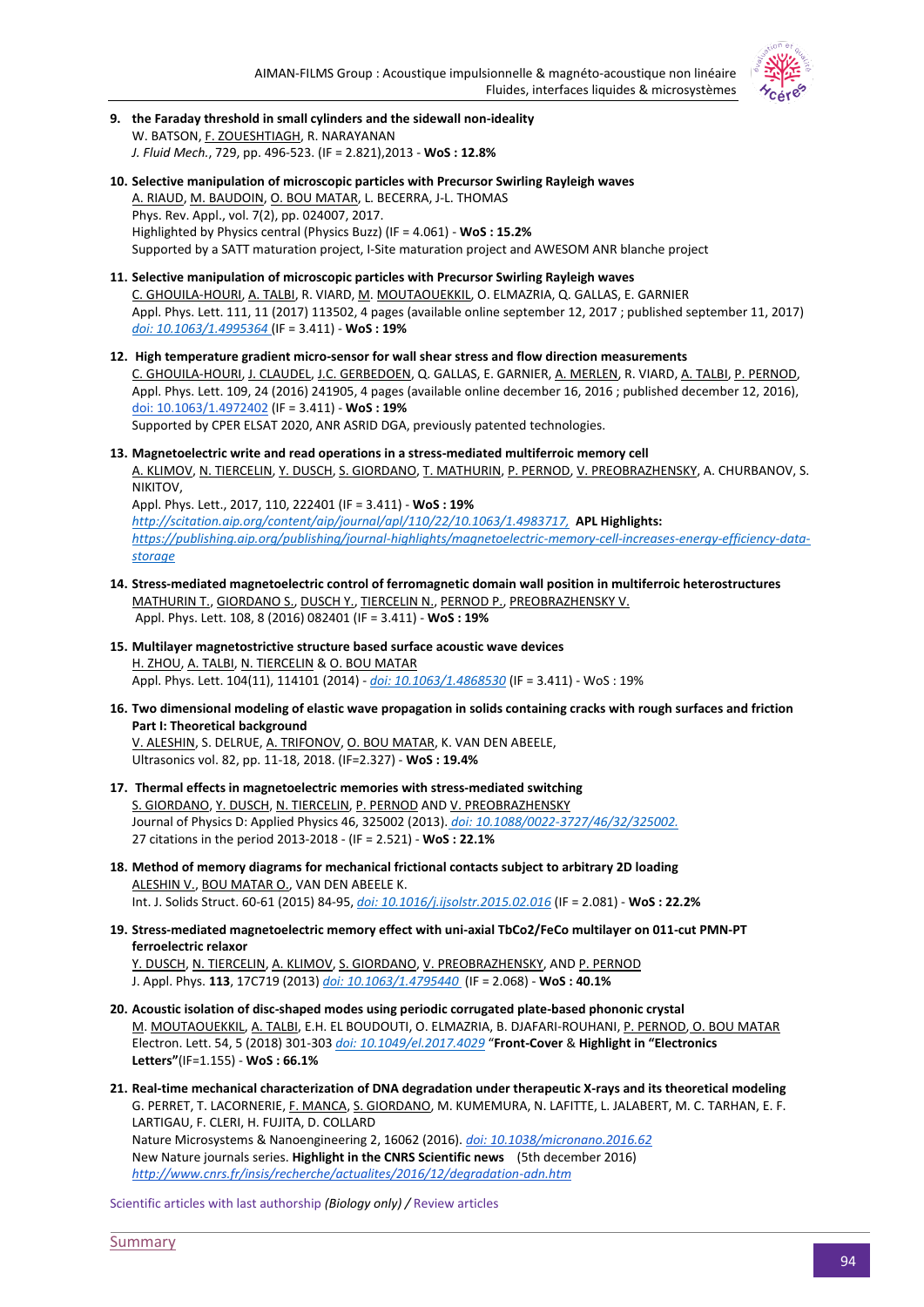Other articles (professional journals, etc.)



M S-Med. Sci. 33, 12 (2017) 1026-1029 [doi: 10.1051/medsci/20173312003](https://doi.org/10.1051/medsci/20173312003)

Clinical articles

**2-** Books

Scientific book edition

Book chapters

**1. Strain Mediated Magneto-electric Memory, in "Nanomagnetic and Spintronic Devices for Energy Efficient Computing"**

N. TIERCELIN, Y. DUSCH, S. GIORDANO, A. KLIMOV, V. PREOBRAZHENSKY AND P. PERNOD, co-edited by Prof. Bandyopadhyay & J. Atulasimha, ISBN 978-1-118-86926-0, John Wiley & Sons, Ltd (2016) chapter 8, 221-257 *[doi: 10.1002/9781118869239.ch8](http://dx.doi.org/10.1002/9781118869239.ch8)*

**2. Tunable phononic crystals and metamaterials in Acoustic metamaterials and phononic crystals,** O. BOU MATAR, J.O. VASSEUR, P.A. DEYMIER, DEYMIER P.A. (Ed), ISBN 978-3-642-31231-1, e-ISBN 978-3-642-31232-8, Springer Berlin Heidelberg (2013) chapter 8, 253-280 *[doi: 10.1007/978-3-642-31232-8\\_8](http://dx.doi.org/10.1007/978-3-642-31232-8_8)*

# **3- Meetings**

Meeting abstracts

- **1. From non-linear magnetoacoustics and spin reorientation transition to magnetoelectric micro/nano-systems** N. TIERCELIN, V. PREOBRAZHENSKY, O. BOU MATAR, A. TALBI, S. GIORDANO, Y. DUSCH, A. KLIMOV, T. MATHURIN, O. ELMAZRIA, M. HEHN, P. PERNOD, [Invited] at SPIE San Diego August 2017 – in Proc. of SPIE Vol. 10357, 103571T-1
- **2. Feshbach resonance and explosive instability of magnetoelastic waves** V. PREOBRAZHENSKY, V. ALESHIN, P. PERNOD Proceedings of 24th International Congress on Sound and Vibration, ICSV24, London, UK, july 23-27, 2017, paper 103, 8 pages, ISBN 978-1-906913-27-4, [Invited] *[https://www.iiav.org/archives\\_icsv\\_last/2017\\_icsv24/content/papers/papers/full\\_paper\\_103\\_20170410120939111.pdf](https://www.iiav.org/archives_icsv_last/2017_icsv24/content/papers/papers/full_paper_103_20170410120939111.pdf)*
- **3. Large frequency tuning of a millimeter-wave antenna over dielectric liquid micro-channels** G. DUFOUR, N. TIERCELIN, W. KHAN, P. PERNOD, P. COQUET AND J. PAPAPOLYMEROU Proceedings of the IMS2015, 17-22 Mai 2015, Phoenix (USA) – pp1-4 DOI: *[10.1109/MWSYM.2015.7167014](http://dx.doi.org/10.1109/MWSYM.2015.7167014)*
- **4. Manipulation of magnetic domain wall in magnetoelastic nanostripes,** T. MATHURIN, S. GIORDANO, Y. DUSCH, N. TIERCELIN, P. PERNOD, V. PREOBRAZHENSKY Actes du 23ème Congrès Français de Mécanique, CFM 2017, Lille, France, 28 août-1 septembre, 2017, Session S16 - Matériaux fonctionnels - couplages multiphysiques, 13 pages
- **5. Investigation of magnetic field sensor based on (TbCo2/FeCo)n/AlN/TiN/NCD composite membrane** A. TALBI, M. MOUTAOUEKKIL, J.C. GERBEDOEN, Y. DUSCH, A. SOLTANI, V. PREOBRAZHENSKY, N. TIERCELIN, O. BOU MATAR, P. PERNOD, V. MORTET, O. ELMAZRIA, M. ELHOSNI Proceedings of 2015 Joint IEEE International Symposium on Applications of Ferroelectric, International Symposium on Integrated Functionalities, and Piezoresponse Force Microscopy Workshop, ISAF/ISIF/PFM 2015, Singapore, Singapore, may 24-27, 2015, 218-221, e-ISBN 978-1-4799-9974-3, *[doi: 10.1109/ISAF.2015.7172710](http://dx.doi.org/10.1109/ISAF.2015.7172710)*
- **6. Wall shear stress and flow direction thermal MEMS sensor for separation detection and flow control applications** C. GHOUILA-HOURI, J.C. GERBEDOEN, J. CLAUDEL, Q. GALLAS, E. GARNIER, A. MERLEN, R. VIARD, A. TALBI, P. PERNOD 30th Eurosensors Conference, EUROSENSORS XXX, Budapest, Hungary, september 4-7, 2016, paper TL.PHY-15-8170, Procedia Engineering **168** (2016) 774-777, *[doi: 10.1016/j.proeng.2016.11.278](http://dx.doi.org/10.1016/j.proeng.2016.11.278)*
- **7. Multi-scale modeling for MEMS : from physical principles to engineering applications** CLERI F., MANCA F., PALLA P.L., GIORDANO S. 11th Japan-France Workshop on Nanomaterials and 2nd WPI-Workshop on Materials Science, NanoMat 2015, Rennes, France, may 27-30, 2015, <http://nanomat2015.sciencesconf.org/65474/document> [INVITED].
- **8. Narayanan Faraday Instability in Liquid-Air Electrostatically Oscillated Systems** K.L. WARD, F. ZOUESHTIAGH, S. MATSUMOTO, R. AMERICAN, SOCIETY OF GRAVITATIONAL RESEARCH, Washington DC, November 12 (2015)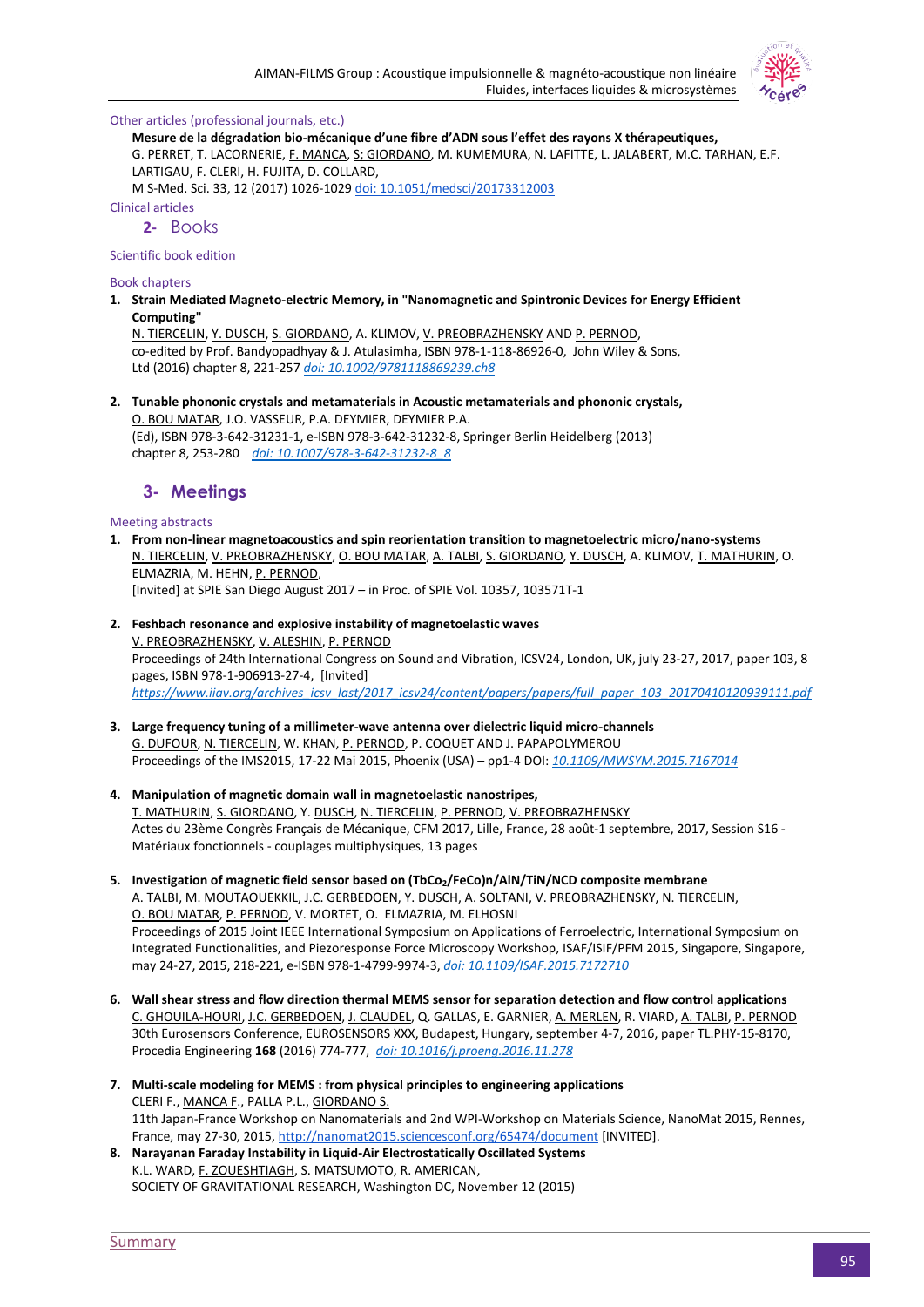

- **9. Ultrasonically induced dynamics of fluid interfaces in gravity and microgravity environments** A. BRYSEV, P. SHIRKOVSKIY, F. ZOUESHTIAGH, V. PREOBRAZHENSKY, P. PERNOD IEEE International Ultrasonic Symposium, Chicago, Illinois USA, September 3-6 (2014)
- **10. Two Frequency Excitation of Single Mode Faraday Waves,**

W. BATSON, F. ZOUESHTIAGH, R. Narayanan, IMA7, Vienna, June 2014

# **4- Meeting and congress organisation**

- **1.** Member of Local Scientific organizing committee and Session Chairman of the international conference Eurosensors 2017, Paris/France, 3-6/09/2017
- **2.** Member of the international organizing committee of the International Congress on Functional Materials ICFM 2013, Partenit (280 Participants / 15 Countries)
- **3.** Organization of an interdisciplinary Session « Flow control » Congrès Français de Mécanique 28/08-1/09/2017
- **4.** Organization of the workshop « contrôle aérodynamique Application aux transports terrestre » 20-05-2016 ; Stade Hainaut de Valenciennes
- **5.** Member of the local organizing committee of the «49<sup>th</sup> International symposium of applied aerodynamics », Lille, 24-26/04/2014
- **6.** Member of the organizing committee of the international summer school "Microfluidics' 15", Porquerolle, France, 21- 26/06/2015
- **7.** Member of the scientific committee and organization of a session at CFM Lille 2017

# **5- Electronic tools and products**

Softwares / Databases / Tools for decision-making / Cohorts *(Biology only)* /Solver competition tools *(Science and technology only)*

# **6- Instruments and methodology**

# Prototypes

- **1.** Prototype of a High flow rate chamber-less and valve-less reversible MEMS micropump
- **2.** Prototypes of MEMS pressure and wall shear stress microsensors and MEMS synthetic microjet actuators for active flow control
- **3.** Prototype of miniaturized flat transparent acoustical tweezers which enable to grab and move selectively microparticles of sizes down to several microns
- **4.** Prototype of an active slippery surface controlled by surface acoustic waves.

### Platforms and observatories

Contribution to the creation of the integrated Scientific Regional platform CONTRAERO. Unique in France, the platform gathers all the needs of aerodynamic control for transport, from the multi-physics development of micro-technological systems to the physics of flows: elaboration and characterization of actuators and sensors, model integration, modeling, advanced metrology wind tunnel tests and flow analysis methodologies

# **7- Other products**

Artistic creations / Movie or theatre play creation / Movies

# **8- Editorial activities**

Participation to journal editorial boards (books, collections)

- Associate Editor of the scientific international journal « Physics of Wave Phenomena »
	- Allerton Press, Inc. / New York
- Associate Editor of the scientific international journal « Nanomaterials and Nanostructures»,

Radiotechnika Ed. / Russia

# **9- Peer reviewing activities**

# Reviewing of journal articles

### **More than 100 reviews for :**

Phys. Rev. Lett., Phys Rev. B, Journal of Applied Physics, Applied Physics Letters, European Physics Journal B, Mechanics of Materials, International Journal of Solids and Structures, Mechanics Research Communication, Smart Materials and Structures, Physica B, Proceedings of the Royal Society, Journal of Nanophotonics, Applied Physics A, Modern Physics Letter B, Surface Review and Letters, Advanced Materials, Nanoscale, AIP Advances, ACS Nano, Journal of Applied Physics, Journal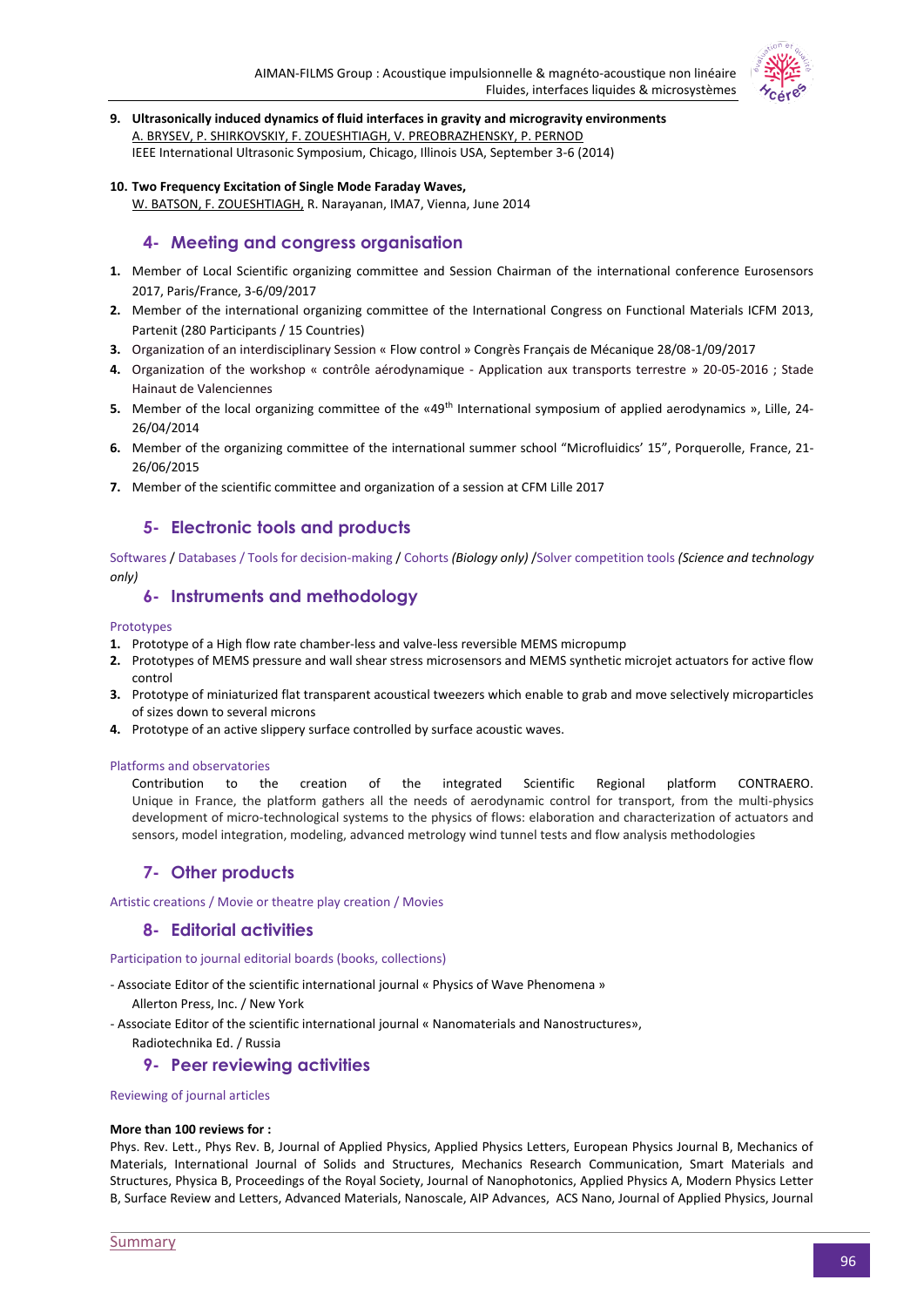

of Magnetism and Mag. Mat., Nanoscale, IEEE Trans. Microwave Th. and Tech, Acustica, Journal of the Acoustical Society of America, Journal of Nondestructive Evaluation, Physica B, Ultrasonics, J. Fluid Mech, New J. Phys. (and others).

### Grant evaluation (public or charities)

About 6 ANR projects reviewed, 1 CEA enhanced Eurotalents, 2 DFG projects

Participation to lab site visit committees (Hceres etc.) / Participation to institutional committees and juries (CNRS, INSERM, etc.)

# **10- Academic research grants**

# **Total amount of contracts 2013-2018 : 4 M€**

European (ERC, H2020, etc.) and international (NSF, JSPS, NIH, World Bank, FAO, etc.) grants

- FP7 Marie-Curie IRSES project PAS « Patterns and Surfaces » , 2012-2015
- FP7-AAT-2012-NDT project ALAMSA, 2012-2016
- LIFE SMART IN'AIR, 2018-2022

### National public grants (ANR, PHRC, FUI, INCA, etc.)

9 ANR projects (6 ANR projects as Principal Investigators), among which :

- ANR Blanche "SMART-US" « Smart-UltraSons : détection/caractérisation/contrôle de sources de non linéarité ultrasonore », 2010-2014, 192 k€
- ANR blanche ANL-MEMS "Techniques d'imagerie acoustique non linéaire pour l'étude de la fiabilité des MEMS", 2010- 2014, 430 k€ all partners, 224 k€
- ANR TDM Transport Durable et Mobilité "LIVE-CAMS" "Limitation de l'Impact des Véhicules sur l'Environnement par Contrôle Aérodynamique au moyen de Micro-jets Synthétiques", 2012-2015, 343 k€
- ANR blanche AWESOM "Laboratoire sur puce basé sur des technologies hybrides pour la manipulation et la caractérisation de fluides biologiques", 2012-2016, 530 k€ all partners, 199 k€
- ANR Astrid CAMELOTT « Capteurs et Actionneurs MEMS pour Le cOnTrôle réactif de décollement sur voleT», 2014- 2017, 179 k€
- ANR "2DPS" with Singapore, 2017-2020, 250 k€ IEMN, 285 CINTRA, 535 k€ All partners, 114 k€
- Programme Hubert Curien (**PHC**) Sakura (Japon), Ambassade de France à Tokyo : « Wetting dynamics in presence of particles », 2015-2016

### Local grants ("collectivités territoriales")

- 'CPER CIA/Flexible Electronics: "Mechanically reconfigurable 60 GHz antennas and phase shifters", 2013-2015, 95 k€
- CPER CIA/MESYA, "MELRAM "Mémoire magnéto-électrique et Composants ultra-faible consommation", 2014-2015, 65 k€
- CPER ELSAT2020 "Transport : Arrays of MEMS Micro-actuators and Micro-sensors for aerodynamic active flow control", 2017-2018, 230 k€
- STARTAIRR' Transfer program Région Hauts-de-France, MELRAM "Mémoire magnéto-électrique et Composants ultrafaible consommation", 2016-2017, 70 k€

### PIA (Labex, Equipex etc.) grants

- **I-Site ULNE:**
	- I-Site ULNE action for industrial transfer, "Stack acoustical tweezers for micro-objects assembly", 2018-2019, 70 k€
	- I-Site ULNE action for industrial transfer, "Development of an ultra-low energy magnetoelectric memory cell at the micron scale », 2018-2019, 70 k€
	- I-Site ULNE action for joint international PhD with KU Leuven, "Interaction of ultrasonic waves with friction sensitive defects for nondestructive testing of materials", 2018-2021, 100 k€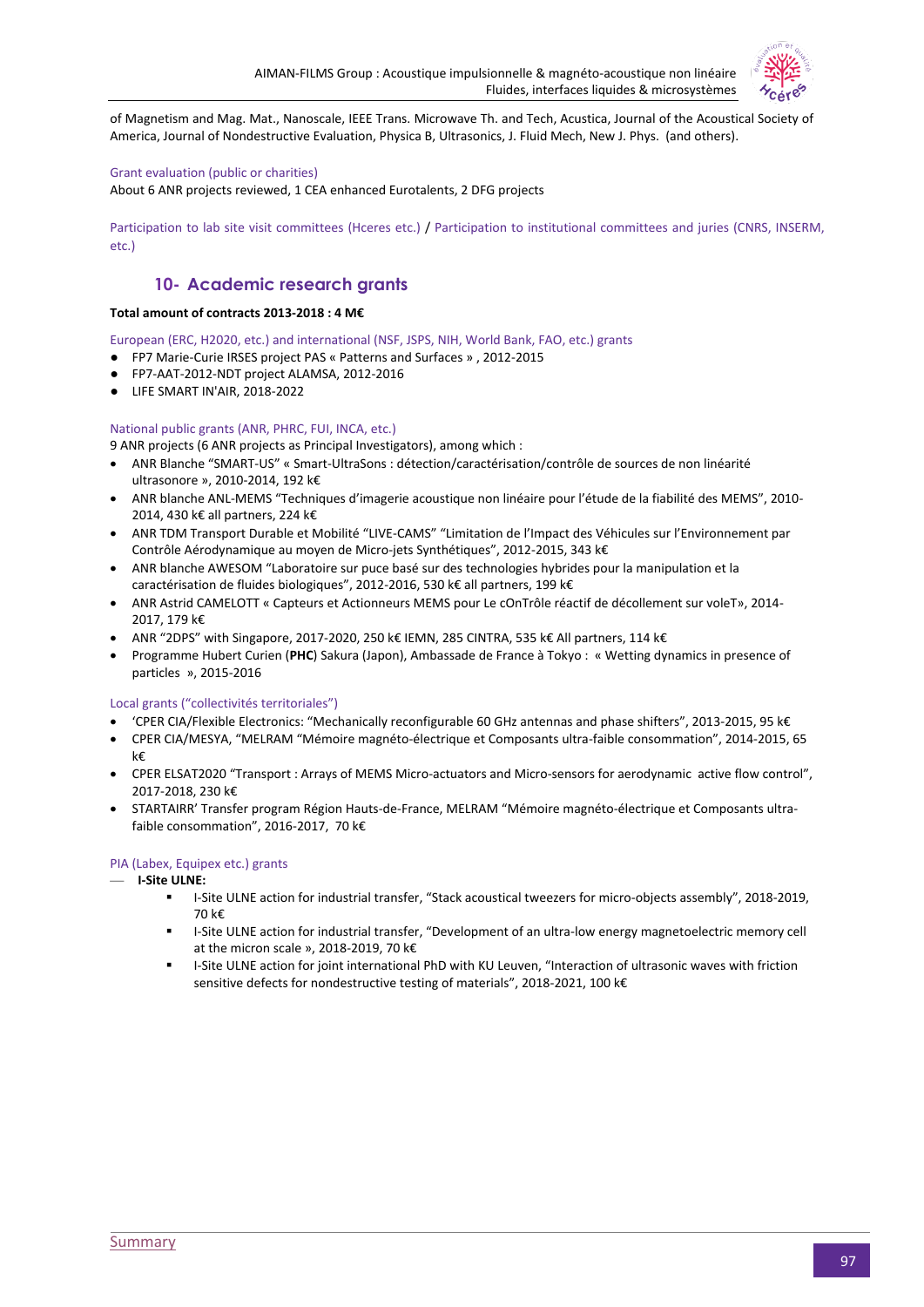

### — **SATT (Tech Transfer Acceleration Network):**

- Maturation project SATT NORD "MEMS Micropump", 2016-2018, 315 k€ including IP Group
- Maturation project SATT NORD "Acoustipince", 2016-2018, 315 k€ including IP Group
- Grant from Labex Ganex

Grants from foundations and charities (ARC, FMR, FRM, etc.)

# **11-Visiting senior scientists and post-doc**

#### Post-docs – ATER

.

- a. Post-doctorants & IR :
	- a. 16 different researchers
	- b. Total ETP : 25,4 ETP during the period 2013-Mid 2018
	- c. Typical financial supports : FP7 Marie-Curie IRSES, CNES projects, ANR projects, CPER projects, SATT maturation projects
	- d. List :
	- Vasily Rudenko, postdoc, 2009-2012, ANR NAMAMIS
	- Pavel Shirkovskiy, postdoc, 2012-2015, ANR Smart-US
	- · Fabio Manca, post-doc, 2013, "TWEEZ-RT", INSERM Plan Cancer 2009-2013
	- · Fabio Manca, post-doc, 2015, "MODCEL", SIRIC ONCOLille 2014)
	- Sami Hage-Ali, postdoc, 2013-2014, CPER CIA / Flexible
	- · Dmitry Zakharov, postdoc, 2014-2015, CPER CIA / Mesya (Energie)
	- · Claire Théveneau, IR, 03/2016 03/2017, Project StartAIRR Région Hauts de France
	- Adrien Le Goff, postdoc, 01/2018 2020, Prematuration project CNRS
	- · Mathias Dolci, postdoc, 06/2018 2020 ANR 2DPS
	- · Ralph Sindjui,postdoc, Juillet 2016-Juillet 2017, ANR ASTRID
	- Julien Claudel, postdoc, 09/2015-08/2017, ANR ASTRID
	- Jean-Claude Gerbedoen, Postdoc, 10/2012 -08/2015, ANR LiveCams
	- Jean-Claude Gerbedoen, IR, 09/2016-pres., SATT maturation project Acoustipince
	- · Jamel Nebhen, Postdoc, 09/2017-08/2018, CPER ELSAT 2020
	- · Sara Mhedhbi, Postdoc, 12/2017-11/2018, CPER ELSAT 2020
	- · Maxime Seuleuthner, IR, 10/2017-12/2018, SATT Project Micropump
	- Astrid Linge, IR, 10/2017-12/2018, SATT Project Micropump
	- · Nikolay Smagin 5/2/2013-15/04/2013 & 1/1-31/7/2014, FP7-AAT-2012-NDT project ALAMSA
	- · Diwakar Seyyanur Venkatesan, 1/1/2012-30/6/2015, IRSES and CNES projects
- b. ATER :
	- a. 8 different researchers (6 with Centrale Lille and 2 for Univ. Lille)
	- b. Total ETP : 4,5 ETP during the period 2013-Mid 2018 (an ATER accounts for 0,5 ETP for research)
	- c. List :
	- · Arnaud Stolz, 09/2012-08/2013, Centrale Lille
	- · Abdallah Hamini, 09/2013-08/2014, Centrale Lille
	- Fabio-Manca 09/2014-08/2015, Centrale Lille
	- Jean-Claude Gerbedoen, 09/2015-08/2016, Centrale Lille
	- · Bilel Hafsi 09/2016-04/2018, Centrale Lille
	- · Abdellatif El Fellahi 09/2017-08/2018, Centrale Lille
	- · Ilysse Bihi, 09/2014-08/2015, Univ. Lille
	- Stéphanie Signe Mamba, 09/2016-08/2017, Univ. Lille

#### Visiting senior scientists

- a. 12 different researchers
- b. Total ETP : more than 45 ETP during the period 2013-Mid 2018
- c. Typical financial supports : LIA LICS budget (CNRS, Centrale Lille, Univ. Lille), FP7 Marie-Curie IRSES, CNES contracts
- d. List :
	- · Vladimir Preobrazhensky, Principal researcher / Co-Dir LIA LICS Wave Research Center, General Physics Institute, Russian academy of Science
	- · Andreï Brysev, Chief of laboratory, Wave Research Center, General Physics Institute, Russian academy of Science
	- Leonid Krutyanskiy, Senior researcher, Wave Research Center, General Physics Institute, Russian academy of Science
	- Alexey Klimov, Assistant Professor, Moscow Technological University (MIREA), Russia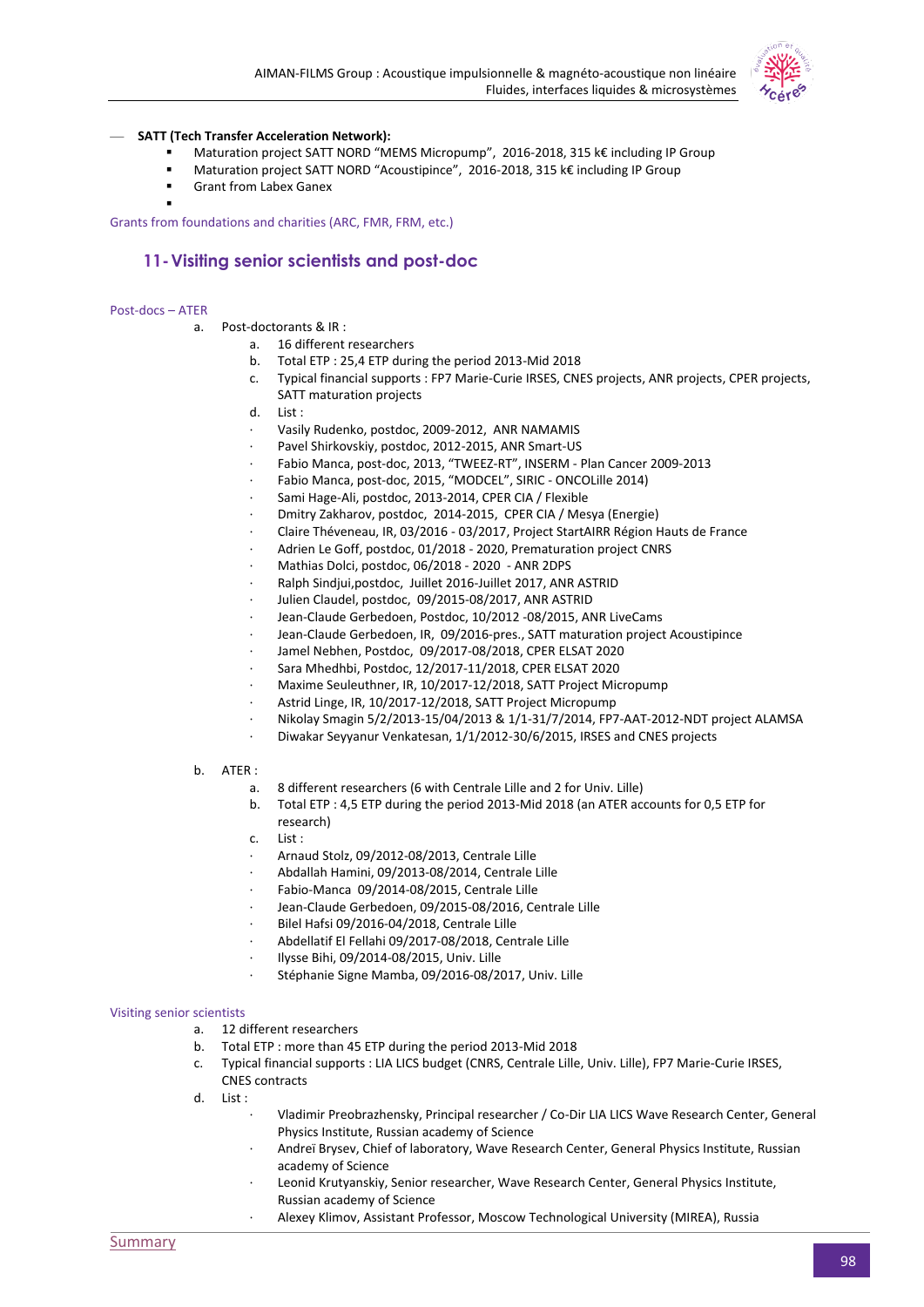



- · Yuri Pylnov, Assistant Professor, Moscow Technological University (MIREA), Russia
- · Alexander Sigov, Full Academician, President of Moscow Technological University (MIREA), Russia
- · Mikhail Logunov, Professor, Ogarev Mordovia State University, Saransk
- · Diwakar Seyyanur Venkatesan, Assistant Professor, Jawaharlal Nehru Centre for Advanced Scientific Research, Bangalore, India
- Ranga Narayanan, Professor, University of Florida, USA
- Jason Butler, Professor, University of Florida, USA
- Ichiro Ueno, Professor, Tokyo University of Science
- Evgeny Timofev, Professor, McGill University, Montreal, Quebec

# **12-Scientific recogniti**

#### Prizes

2016 P. Pernod, Medal from UNESCO for « Contribution to the development of nanosciences and nanotechnologies »

#### **Distinctions**

2013 International Distinction for « Contribution to the development of sciences » from the Ministry of Education and Sciences of the autonomous Republic of Crimea

#### IUF members

### Chair of learned and scientific societies

- **1.** M. Baudoin, Membre du comité de pilotage du GDR Microfluidique
- **2.** N. Tiercelin, Membre du bureau du GDR OXYFUN

Invitations to meetings and symposia (out of France)

- **1.** [Invited] **Statistical mechanics of polymer chains in the Gibbs and Helmholtz ensembles,** S. GIORDANO, Workshop on DNA Mechanics and Dynamics, Leuven, Belgium, february 10, 2017
- **2.** [Invited] **SAW-based vortical acoustofluidics,** M. BAUDOIN, A. RIAUD, J.-L. THOMAS, O. BOU MATAR, Acoustofluidics 2016, Opening keynote lecture, USWNET, 22-23 September 2016, Copenhagen (Denmark)
- **3.** [Invited] **On-chip generation of acoustical vortices with swirling SAWs for single particle manipulation and vorticity control**

M. BAUDOIN A. RIAUD, J.-L. THOMAS, O. BOU MATAR, 171th ASA Meeting, 23-27 May 2016, Baltimore (USA)

- **4.** [Invited] **SAW synthesis with inverse filter and IDTs arrays for microfluidic and biological applications** M. BAUDOIN, A. RIAUD, J.-L. THOMAS, A. BUSSONIÈRE, O. BOU MATAR, invited for an extended lecture (30 min), IEEE International Ultrasonic Symposium, 21-24 October 2015, Taipei (Taiwan) [B5] M. Baudoin, A. Riaud, J.-L. Thomas, O. Bou Matar, SAW-based vortical acoustofluidics, Acoustofluidics 2016, Opening keynote lecture, USWNET, 22-23 September 2016, Copenhagen (Denmark)
- **5.** [Invited] **On-chip generation of acoustical vortices with swirling SAWs for single particle manipulation and vorticity control**

M. BAUDOIN A. RIAUD, J.-L. THOMAS, O. BOU MATAR, 171th ASA Meeting, 23-27 May 2016, Baltimore (USA)

- **6.** [Invited] **Magnetoelectric random access memory (MELRAM)** TIERCELIN N., DUSCH Y., KLIMOV A., GIORDANO S., PREOBRAZHENSKY V., PERNOD P. International Conference on Functional Materials, ICFM 2013, Partenit, Crimea, Ukraine, september 29-october 5, 2013, paper EA-5O/2
- **7.** [Invited] **Unequivocal Strain Mediated Magneto-electric Memory** TIERCELIN N., DUSCH Y., GIORDANO S., KLIMOV A., ZAKHAROV D., PREOBRAZHENSKY V., PERNOD P., XXIII INTERNATIONAL MATERIALS RESEARCH CONGRESS 2014, Symposium 7C - Interfaces, Structure, and Domains in Ferroic and Multiferroic Material Systems abstract S7C-O013, 17 – 21 August, Cancún, Mexico
- **8.** [Invited] **Magneto-electric Memory in Strain-mediated Multiferroic Nano- heterostructure N\*(TbCo2/FeCo)-PMN-PT** A. KLIMOV, N. TIERCELIN, Y. DUSCH, V. PREOBRAZHENSKY, P. PERNOD, A. CHURBANOV, S. NIKITOV,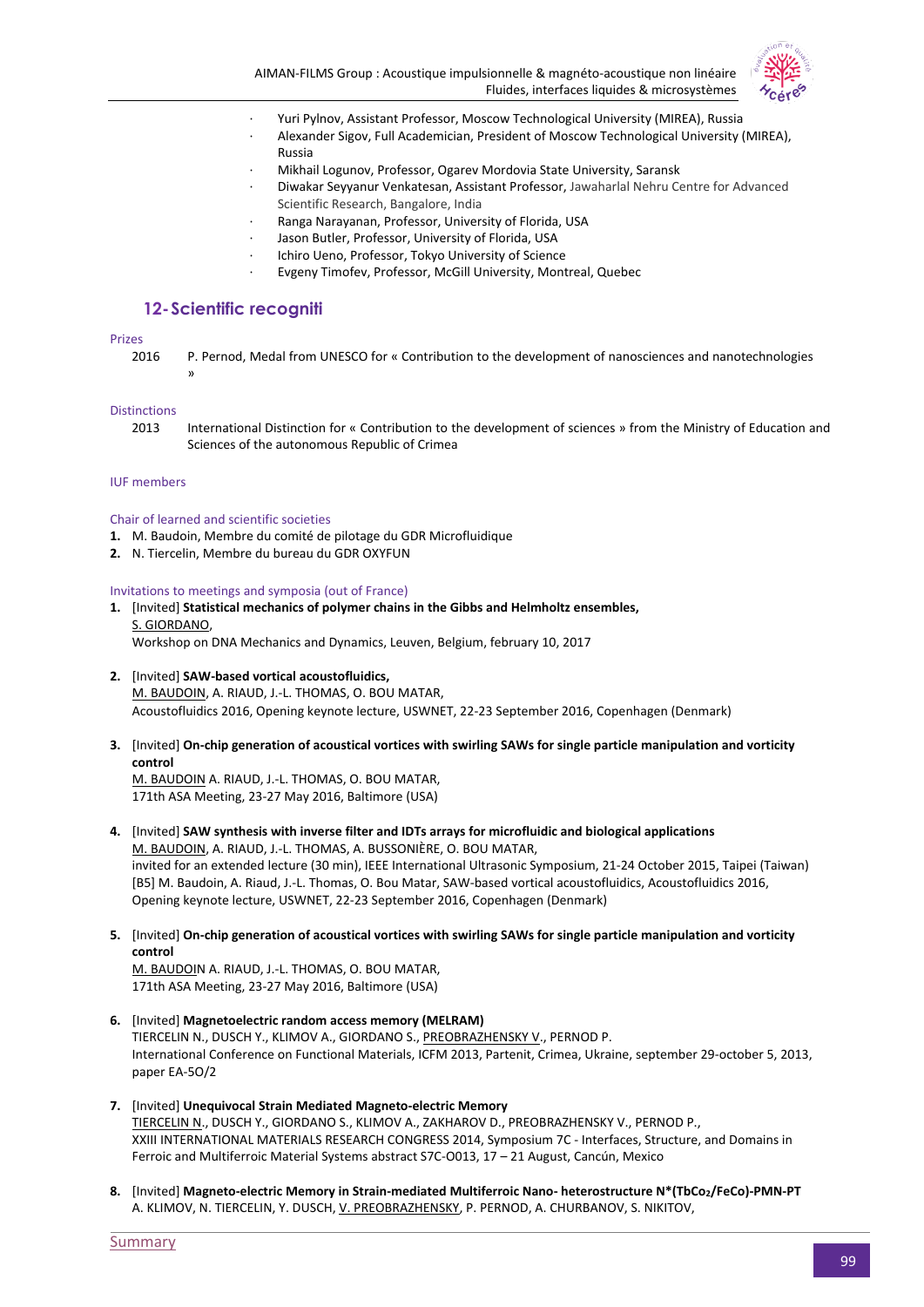

3rd Edition Nanotech Dubai International Conference and Exhibition, Nanotech Dubai 2016, Dubai, United Arab Emirates, december 5-7, 2016, 26-26

- **9.** [Invited] **Strain-mediated multiferroic memory N\*(TbCo2/FeCo)-PMN-PT,** PREOBRAZHENSKY V., KLIMOV A., TIERCELIN N., PERNOD P., DUSCH Y., GIORDANO S., CHURBANOV A., SIGOV A., NIKITOV S, invited at Moscow International Symposium on Magnetism 1-5 July, 2017.
- **10.** [Invited] **High field bipolar magnetic field sensors based on surface acoustic wave resonators** V. POLEWCZYK, K. DUMESNIL, D. LACOUR, M. MOUTAOUEKKIL, H. MJADEH, N. TIERCELIN, S. PETIT-WATELOT, Y. DUSCH, O. ELMAZRIA, A. TALBI, O. BOU MATAR & M. HEHN, Invited at SPIE San Diego August 2017.
- **11.** [Invited] **From non-linear magnetoacoustics and spin reorientation transition to magnetoelectric micro/nanosystems,** N. TIERCELIN, V. PREOBRAZHENSKY, O. BOUMATAR, A. TALBI, S. GIORDANO, Y. DUSCH, A. KLIMOV, T. MATHURIN, O. ELMAZRIA, M. HEHN, P. PERNOD, Invited at SPIE San Diego August 2017 – in Proc. of SPIE Vol. 10357, 103571T-1
- **12.** [Invited] **LIA LICS Active nanostructures and MEMS for RF micro-transducer devices** P. Pernod, V. Preobrazhensky, A. Talbi, N. Tiercelin, O. BouMatar, S. Giordano, Y. Dusch, A. Klimov, NMDC 2017, Singapore October 2017

Members' long-term visits abroad

# II -INTERACTIONS WITH THE NON-ACADEMIC WORLD, IMPACTS ON ECONOMY, SOCIETY, CULTURE OR HEALTH*.*

# **1- Socio-economic interactions / Patents**

Invention disclosures

### Filed patents

- **1.** MERLEN Alain, ZOUESHTIAGH Farzam, TALBI Abdelkrim, PERNOD Philippe, FRANKIEWICZ Christophe "Procédé pour générer un écoulement de fluide"
	- FR3012443 (A1) 2015-05-01 [**+**]
	- CA2927425 (A1) 2015-04-30 [**+**]
	- WO2015059426 (A1) 2015-04-30 [**+**]
	- EP3060803 (A1) 2016-08-31 [**+**]
	- US2016258430 (A1) 2016-09-08 [**+**]
	- JP2016534284 (A) 2016-11-04 [**+**]
- **2.** BAUDOIN Michaël, BOU MATAR-LACAZE Olivier, RIAUD Antoine, THOMAS Jean-Louis "Acoustic tweezers"
	- WO2017157426 (A1) 2017-09-21 [+]
	- WO2017202747 (A1) 2017-11-30 [+]

#### Accepted patents

- 1. VIARD Romain, TALBI Abdelkrim, PERNOD Philippe, MERLEN Alain, PREOBRAZHENSKY Vladimir
	- "Capteur miniaturisé à élément chauffant et procédé de fabrication associé"
		- N° de brevet : FR2977886 (A1) 2013-01-18
		- WO2013008203 (A2) 2013-01-17 [**+**]
		- WO2013008203 (A3) 2013-03-07 [**+**]
		- CN103717526 (A) 2014-04-09 [**+**]
		- EP2731908 (A2) 2014-05-21 [**+**]
		- US2014157887 (A1) 2014-06-12 [**+**]
		- EP2731908 (B1) 2015-09-09 [**+**]
		- DK2731908 (T3) 2015-12-21 [**+**]
		- CN103717526 (B) 2016-08-17 [**+**]
		- US9476746 (B2) 2016-10-25 [**+**]
		- FR2977886 (B1) 2017-03-03 [**+**]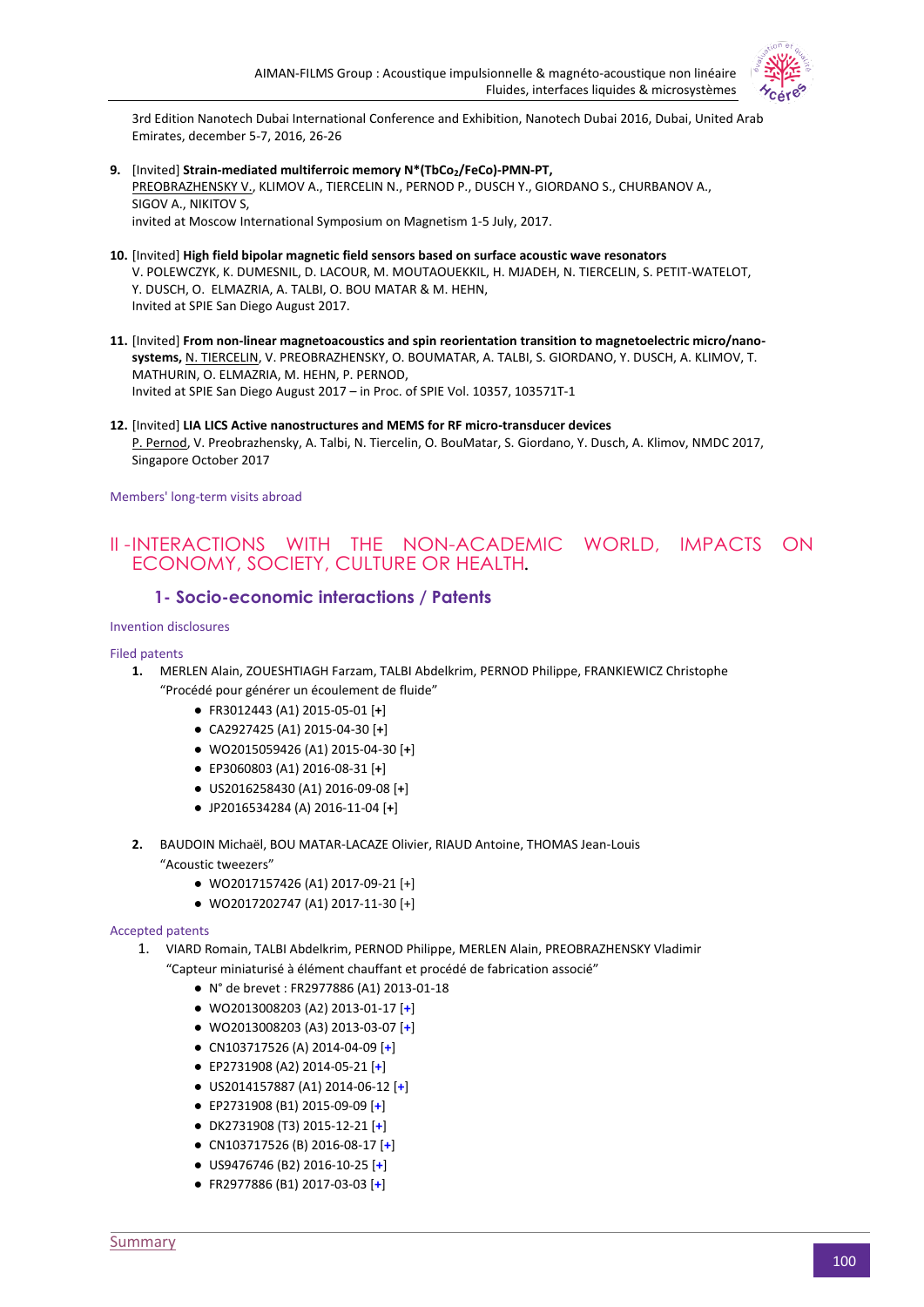

- **3.** PERNOD Philippe, GIMENO-MONGE Leticia, TALBI Abdelkrim, MERLEN Alain, VIARD Romain, MORTET Vincent, SOLTANI Ali, PREOBRAZHENSKY Vladimir "Capteur à fil chaud de taille submillimétrique et procédé de réalisation associé" ● EP2561369 (A1) 2013-02-27 [**+**] ● US2013125644 (A1) 2013-05-23 [**+**] ● JP2013527436 (A) 2013-06-27 [**+**] ● US8978462 (B2) 2015-03-17 [**+**]
	- EP2561369 (B1) 2015-04-01 [**+**]
	- DK2561369 (T3) 2015-07-06 [**+**]
	- JP5770828 (B2) 2015-08-26 [**+**]
- **4.** TIERCELIN Nicolas, DUSCH Yannick, PERNOD Philippe, PREOBRAZHENSKY Vladimir "Mémoire magnétoélectrique"
	- FR2961632 (B1) 2013-04-19 [**+**]
	- EP2583281 (A1) 2013-04-24 [**+**]
	- KR20130056276 (A) 2013-05-29 [**+**]
	- US2013163313 (A1) 2013-06-27 [**+**]
	- JP2013530535 (A) 2013-07-25 [**+**]
	- RU2013102286 (A) 2014-07-27 [**+**]
	- US8908422 (B2) 2014-12-09 [**+**]
	- JP5784114 (B2) 2015-09-24 [**+**]
	- RU2573207 (C2) 2016-01-20 [**+**]

# **5.** BUSSONNIERE Adrien, BOU MATAR-LACAZE Olivier, BAUDOIN Michael, BRUNET Philippe "Procédé pour favoriser le glissement d'au moins une goutte sur un support"

- FR3044937 (A1) 2017-06-16 [**+**]
- WO2017097769 (A1) 2017-06-15 [**+**]
- FR3044937 (B1) 2018-01-12 [**+**]

#### Licenced patents

## **1- Socio-economic interactions**

#### Industrial and R&D contracts

- Contract with CEA : « Etude d'applicabilité de la conjugaison de phase ultrasonore à la caractérisation d'un milieu diphasique avec nuage de bulles », 2016, 25 k€ Group
- Contract with Childerix Technologies : « Etude de faisabilité d'un dispositif ultrasonore dédié » dans le cadre d'un projet de création de startup, 2015, 10 k€ Group
- Contract with VALEO Systèmes Thermiques « Etude numérique et théorique de l'augmentation du rendement d'un échangeur thermique à l'aide de vibrations ultrasonores », 2014, 9,6 k€ Group

#### Cifre fellowships

● Thales PhD Thesis, "Modelling and Evaluation of graphene foam thermoacoustic effect for effective sound generation in liquids", 2017-2020, 160 k€ group

Creation of labs with private-public partnerships / Networks and mixed units *(Science and technology only) /*  Start-ups / Clinical trials *(Biology only)*

# **2- Expertise**

Consulting / Participation in expert committees (ANSES etc.) / Legal expertise

# **3- Expert and standardization reportsPublic outreach**

Radio broadcasts, TV shows, magazines

#### Journal articles, interviews, book edition, videos, etc.

1. [Highlights] Magnetoelectric memory cell increases energy efficiency for data storage, A. Klimov, N. Tiercelin, Y. Dusch, S. Giordano, T. Mathurin, P. Pernod, V. Preobrazhensky, A. Churbanov and S. Nikitov, AIP Publishing in the News, Appl. Phys. Lett. 110, 222401, may 30, 2017, *[https://publishing.aip.org/publishing/journal-highlights/magnetoelectric-](https://publishing.aip.org/publishing/journal-highlights/magnetoelectric-memory-cell-increases-energy-efficiency-data-storage)*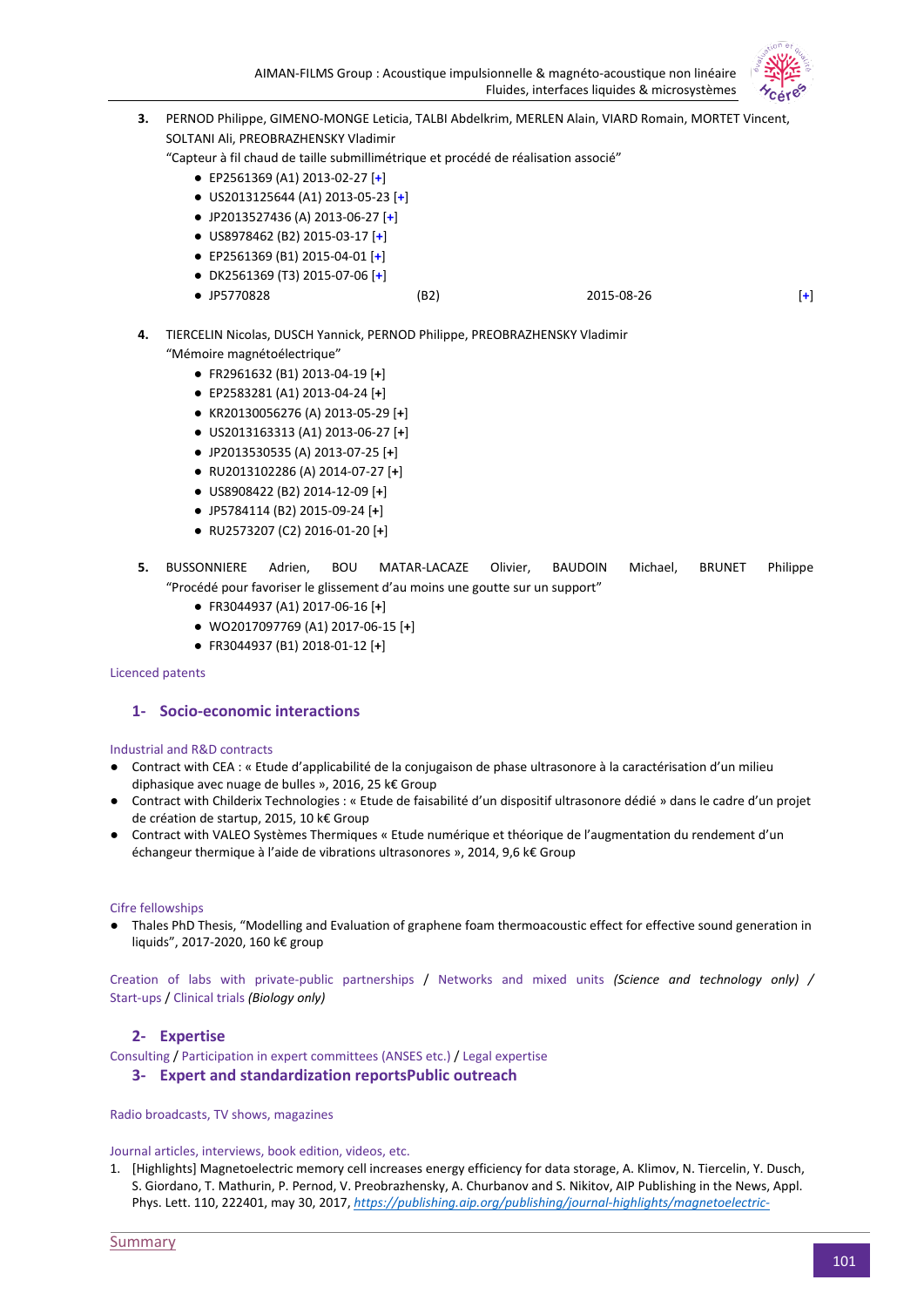

*[memory-cell-increases-energy-efficiency-data-storage](https://publishing.aip.org/publishing/journal-highlights/magnetoelectric-memory-cell-increases-energy-efficiency-data-storage)*

- 2. [Highlights] Real-time mechanical characterization of DNA degradation under therapeutic X-rays and its theoretical modeling, Actualités scientifiques CNRS 5 décembre 2016, *<http://www.cnrs.fr/insis/recherche/actualites/2016/12/degradation-adn.htm>*
- 3. « Microsystèmes et Microfluidique », Semaine de la Recherche et de l'Innovation de la Région Hauts de France, Conférences Beyondlab Insights : Aux portes du futur / Prospective technologique, Lille, Nov. 2016
- 4. Forum sur l'Interaction Tactile et Gestuelle (FITG) 13-14 mai 2014, Tourcoing/ pleine images: Invité pour un oral et stand pour démonstration
- 5. Fête de la science (5-8 Octobre 2017), Stand Nano-Ecole, le thème de cette année « voyage » : Mouvement, territoire, migration. Technologies pour l'aéronautique « IEMN/ONERA »

Other popularization outputs / Debates on science and society

# III - INVOLVEMENT IN TRAINING THROUGH RESEARCH

### **1- Educational outputs**

Books / *E-learning, MOOCs, multimedia lessons, etc.*

- **2- For humanities only, published PhD theses**
- **3- Quality of PhD student supervision**
- **4- Students' follow up in association with doctoral schools**
- **5- Participation to international training programs (e. g. Erasmus Mondus**
- **6- PhD student participation to scientific animation and unit/team life**
- **7- Participation of team members in setting up Master courses**
- Involvement in the definition of the new Masters degree programs at Centrale Lille: "Smart Systems and Smart Environments"
- Involvement in the definition of the new Masters degree programs at University of Lille:
	- o "RF systems & IoTs"
	- o "Telecommunications"
	- o "Mechanics & Fluid Mechanics"
- Present involvement in the creation of a Graduate School "Deep Tech" in the framework of the I-Site ULNE

=